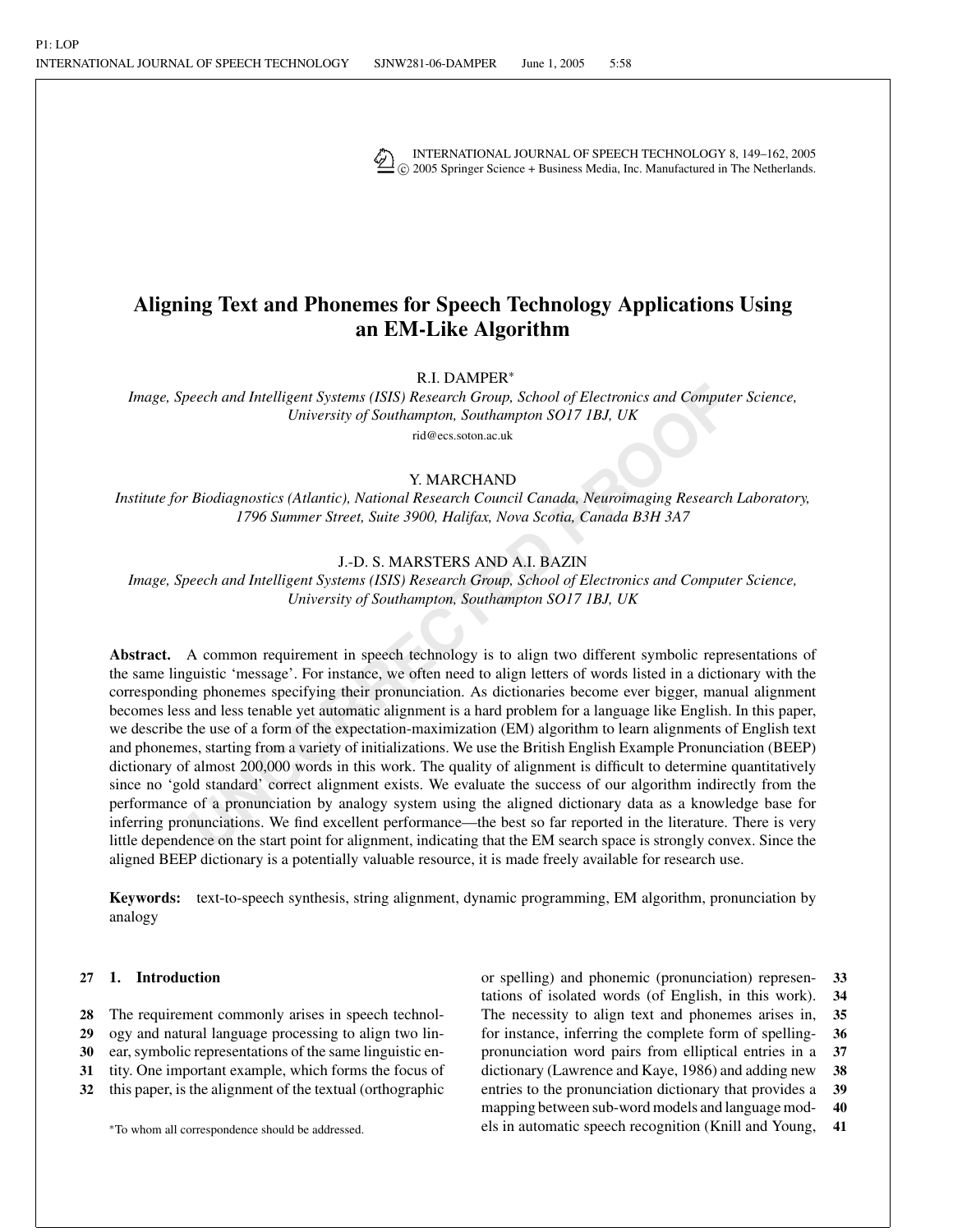**42** 1997, p. 48). But as (Jansche, 2001) writes: "The prob-**43** lem of finding a good alignment has not received its

**44** due attention in the literature".

**45** Two examples from the domain of text-to-**46** speech (TTS) synthesis suffice to motivate the search **47** for powerful automatic alignment techniques.

 1. In (supervised) training of neural networks to per- form spelling-to-sound conversion, as in the well- known NETtalk and NETspeak of Sejnowski and Rosenberg (1987) and McCulloch et al. (1987) re- spectively, it is necessary to associate each letter of an input word with a target output phoneme. In both works, alignment was done manually, but this is time-consuming, error-prone, and limits the size of datasets that can be used for training. As speech synthesis becomes ever more data-driven (Damper, 2001) using ever larger dictionaries and corpora (Young and Bloothooft, 1997), so manual alignment becomes less and less tenable and the need for au-tomatic alignment methods increases.

**Example 1.1** and Motel and Nusbaum, 1991; Sullivan<br>
and HocCulloch et al. (1987) re-<br>
(1987) and McCulloch et al. (1987) re-<br>
(1987) and McCulloch et al. (1987) re-<br>
(1987) and McCulloch et al. (1987) re-<br>
(1987) and McC 2. Increasingly in recent years, an approach known as *pronunciation by analogy* (PbA) has been used in TTS synthesis to derive pronunciations for un- known words, i.e., those not listed in the system dictionary (Dedina and Nusbaum, 1991; Sullivan and Damper, 1993; Pirrelli and Federici, 1994; Pir- relli and Federici, 1995; Federici et al., 1995; Damper and Eastmond, 1996; Yvon, 1996a; Yvon, 1996b; Damper and Eastmond, 1997; Bagshaw, 1998; Damper et al., 1999; Pirrelli and Yvon, 1999; Marchand and Damper, 2000; Sullivan, 2001). PbA assembles pronunciations for such (unknown) words from partial matches to the (known) words listed in the dictionary—a process that requires each letter of every word in the dictionary to be aligned with a corresponding phoneme in contigu-ous, one-to-one fashion.

 However, automatic alignment is a difficult prob- lem. Much of the difficulty arises because of the lack of regularity ('consistency' and 'transparency') in the English writing system. By 'consistency', we mean that the same letter always corresponds to the same phoneme. In fact, English is notorious for the lack of consistency in its spelling-to-sound correspondence (Venezky, 1965; Carney, 1994) at the level of single letters. For instance, the letter *c* is pronounced /s/ in *cider* but /k/ in *cat*. On the other hand, the /k/ sound of *kitten* is written with a letter *k*. By 'transparency',

we mean that a single letter corresponds to a single **90** phoneme (Henderson, 1984, p. 17) and vice versa. **91**

The lack of consistency in English orthography is **92** problematic for alignment since any given letter can **93** potentially align with (i.e., correspond to) many differ- **94** ent phonemes. To illustrate the problems that arise from **95** lack of transparency, consider the word (*quay*, /ki/), for **96** which a reasonable alignment might be: **97**



This word is not unusual for English in having fewer **99** phonemes than letters, necessitating the insertion of **100** 'null phonemes' in the transcription if a one-to-one **101** mapping is to be maintained. Such null symbols are **102** entirely 'artificial' in that they play no role in speci- **103** fying the pronunciation; their only purpose is to main- **104** tain the one-to-one correspondence between letters and **105** phonemes. Yet it is not clear precisely where the null **106** letters should be placed, since the following is also a **107** reasonable alignment: **108**

$$
\begin{array}{c|c}\nq & u & a & y \\
\downarrow & \downarrow & \downarrow \\
\hline\n\end{array}
$$

This example illustrates a key aspect of the lack **110** of transparency in that letter combinations frequently **111** correspond to a single phoneme—a form of con- **112** text dependency. Such letter combinations have been **113** called "functional spelling units" (Venezky, 1970; Colt- **114** heart, 1984). Examples of functional spelling units are **115**  $th \rightarrow \sqrt{5}/$  as in *that*,  $ch \rightarrow \sqrt{5}/$  as in *church*, and  $qu \rightarrow \sqrt{k}/$  116 as in this example of *quay*. Unfortunately, any of the let- **117** ters of the functional spelling unit could plausibly align **118** with the corresponding phoneme, with the others corre- **119** sponding to nulls, leading to a degree of indeterminacy. **120**

More rarely, there are fewer letters than phonemes **121** in a word of English. Examples are (*six*, /sIks/) and **122** (*sex*, /sεks/) in which the single letter *x* maps to the **123** two phonemes /ks/, so that 'null letters' may have to **124** be introduced to maintain a one-to-one mapping. Se- **125** jnowski and Rosenberg (1987) actually invented 'new' **126** phonemes (/K/, /X/ and /#/) in NETtalk to avoid intro- **127** ducing null letters. As with null phonemes, the prob- **128** lem arises as to exactly where the nulls should be **129**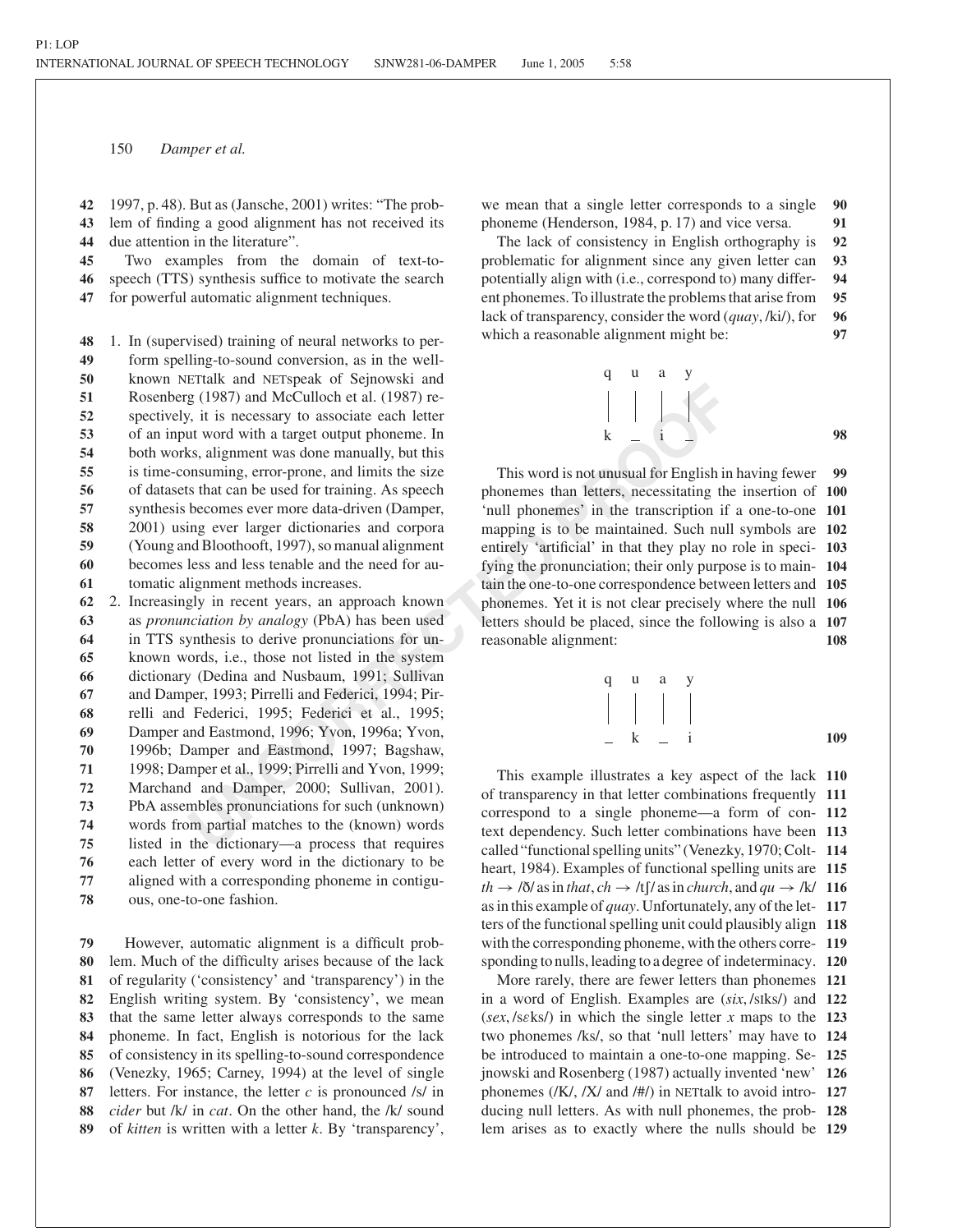**130** placed. Worse yet, both problems—null letters and null **131** phonemes—can occur in the same word, as in the case

**132** of (*axe*, /aks/) for which a reasonable alignment is:



**134** So the simple-minded presumption that the same num-

**135** ber of letters and of phonemes implies a one-to-one

**136** mapping is mistaken in this case.

singlies a one-to-one<br>
instance in pissons.<br>
instance in this case.<br>
imples illustrate that there is no canoni-<br>
instance in the correction terestic instance that there is no canoni-<br>
instance the process is<br>
under the pro These examples illustrate that there is no canoni- cally correct alignment of text and phonemes in every case, nor should we expect this, since the process is essentially a computational convenience lacking any sound linguistic or theoretical basis. The alignment problem is especially severe for languages like En- glish and French whose writing systems are 'deep', i.e., they display a complex relation between spelling and sound lacking consistency and transparency, unlike the 'shallow' orthographies of Finnish or Serbian for exam- ple, where the correspondence is mostly if not entirely consistent and transparent (Coltheart, 1978; Liberman et al., 1980; Katz and Feldman, 1981; Turvey et al., 1984; Sampson, 1985). Indeed, (Abercrombie, 1981, p. 209) describes the English spelling-to-sound system 152 as "... one of the least successful applications of the Roman alphabet."

**154** As one last illustration of the complexities of **155** spelling-sound correspondence in English, consider the **156** word (*made*, /meId/):



 Here, the final *e* aligns with a null phoneme, yet it does not seem natural to view *de* as a functional spelling unit in this case. Removing the *e* yields the word (*mad*, /mad/), so that it acts as a 'marking' (Venezky, 1970), signifying that the preceding vowel is lengthened or dipthongized: /a/ becomes /eI/. This contrasts with the final *e* of *axe*, which has no such marking effect, further illustrating the inconsistent and partly-arbitrary nature of the English spelling sys- tem. Markings in English, whereby a final letter af- fects the sound of a medial vowel letter, can be very long range, as in the well-known example word pairs *photograph*/*photography* and *telegraph*/*telegraphy* (Chomsky and Halle, 1968). They can be seen as an **171** interaction of the lack of consistency and transparency, **172** both of which—as we have seen—complicate the pro- **173** cess of alignment. **174**

Given these difficulties, it is clear that the automatic **175** alignment of text and phonemes is not a straightforward **176** matter. In the remainder of this paper, we develop an **177** approach to alignment based on ideas originally found **178** in Luk and Damper (1991, 1992, 1993, 1996), but us- **179** ing much-improved algorithms. Although imperfect, **180** our earlier methods have in fact been used by other au- **181** thors (e.g., Parfitt and Sharman, 1991;Jansche, 2001), **182** reflecting the widespread need for a good alignment **183** algorithm. **184**

#### **2. Alignment by Dynamic Programming 185**

Dynamic programming (Bellman, 1957; Kruskal, **186** 1983) offers a simple and powerful way to align text **187** and phonemes on the assumption that we have some **188** knowledge of the probability of a particular letter map- **189** ping to a particular phoneme. In this work, knowl- **190** edge about letter-phoneme mappings will be compiled **191** in an 'association' matrix, A, of dimension  $L \times P$ , 192 where *L* is the size of the letter inventory (i.e., 26) **193** and *P* is the size of the phoneme inventory (which **194** is 44 here). The dynamic programming (DP) princi- **195** ple asserts that the global solution to a path-finding **196** problem can be found by a sequence of locally-optimal **197** steps; in other words, no local non-optimality can con- **198** tribute to a globally-optimal solution. This principle is **199** well-known and widely-used in computational linguis- **200** tics and speech technology, forming for instance the **201** basis of the CYK parsing algorithm (Hopcroft et al., **202** 2001, pp. 298–301) and the Viterbi algorithm (Viterbi, **203** 1967; Forney, 1973; Neuhoff, 1975), used in various **204** guises in speech recognition, speech synthesis, and text **205** processing. **206**

The process of aligning text and phonemes for a spe- **207** cific word can be cast as a path-finding problem by **208** building a table, or **B** matrix, indexed by the letters of **209** the word's spelling and the phonemes of its pronun- **210** ciation. This is illustrated for the word (*phase*, /feIz/) **211** in Fig. 1(a). The entries in this matrix are to be inter- **212** preted as degrees of 'association' between each letter **213** and each phoneme. The procedure for inferring these **214** entries is detailed in later sections. (The values seen **215** here are taken from one iteration of an actual run of our **216** algorithm.) Note that we have added word delimiters **217** (# and \$ for letter and phoneme domains respectively), **218**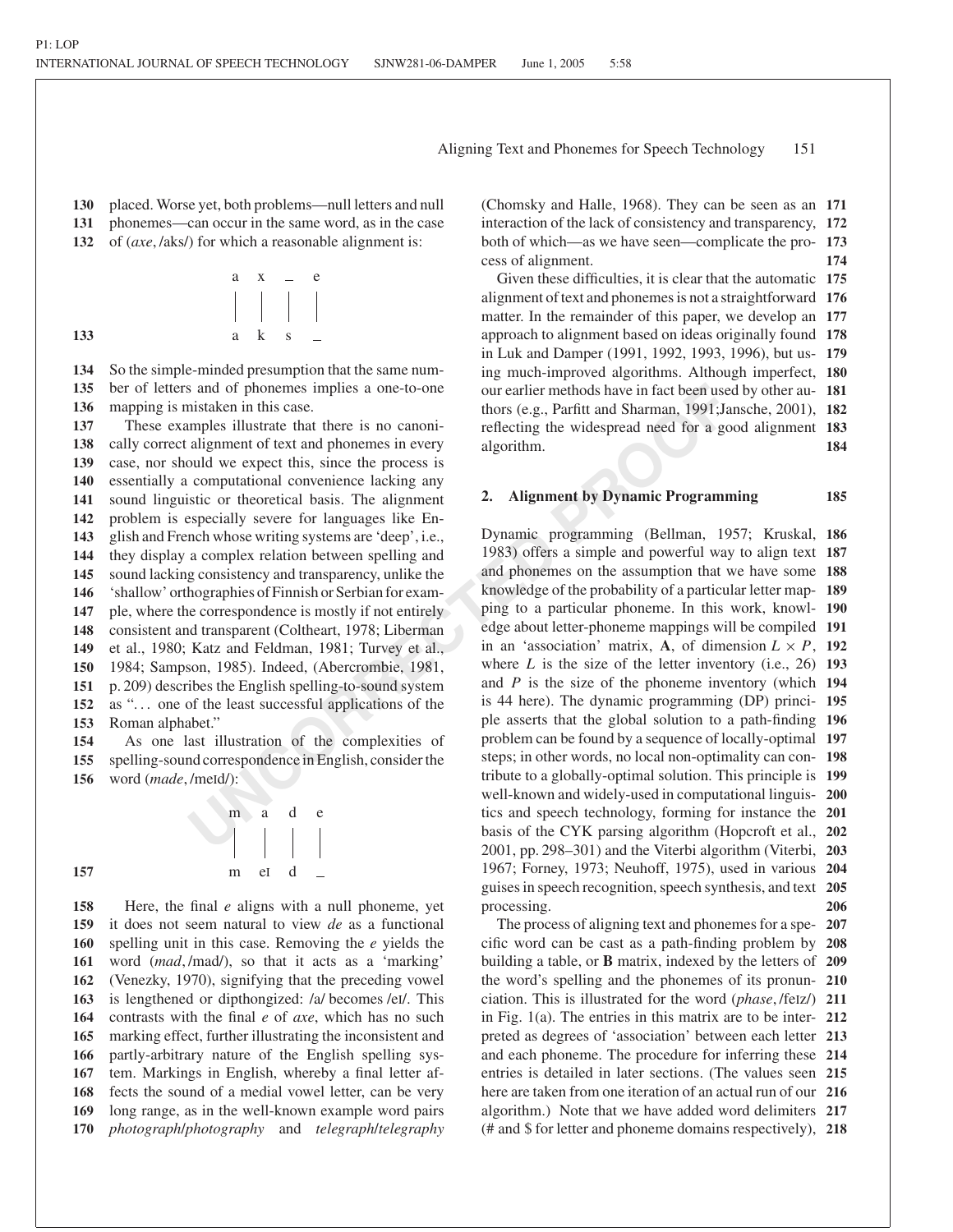with an association of 0 for (#, \$). This is done to allow the DP algorithm to align the leading letter or phoneme of a word with a null; otherwise the first letter would always align with the first phoneme. The 'best' align- ment of letters and phonemes is then defined by the path from the top-left entry of the matrix to the bottom-right that maximizes the accumulation of association values along this path.

such that each entry is the maximum accurection<br>
in the alignment). Matrix **D** holds pointers<br>
in the alignment). Matrix **D** holds pointers<br> **IVENT CORP and D** matrics are denoted by the particular population<br> **IVENT CORP**  To find this best alignment, we introduce two new matrices **C** and **D**. Matrix **C** is a table of accumulated associations, such that each entry is the maximum accu- mulated association up to that point in the table (i.e., up to that point in the alignment). Matrix **D** holds pointers indicating the precursor cell from which the DP algo- rithm moved to each cell. The **C** and **D** matrices are filled left-to-right, top-to-bottom using some appropri- ate form of simple recursive maximization equation. At the end of the process, the **C** matrix holds the max- imum accumulated association for the complete word in its bottom right cell, and the best alignment can be found by tracing pointers back from the bottom right cell of the **D** matrix.

In this work, we have used the implementation of DP due to Needleman and Wunsch (1970), since it is simple, well-known and performed very satisfactorily in preliminary, exploratory investigations. The specific form of the recursive maximization equation for a given word  $w$  is:

$$
C_{i,j} = \max \begin{Bmatrix} C_{i-1,j-1} + B_{i,j}, \\ C_{i-1,j} - \delta, \\ C_{i,j-1} - \delta \end{Bmatrix} \qquad \begin{aligned} 1 &\leq i \leq |l_w| \\ 1 &\leq j \leq |p_w| \\ 1 &\leq j \end{aligned} \qquad (1)
$$

 where  $|l_w|$  and  $|p_w|$  are the lengths of word w in terms 242 of letters and phonemes (including delimiters) respec- of letters and phonemes (including delimiters) respec- tively, and  $\delta$  is some suitably chosen penalty term, which here is set to 0.

 Figure 1(b) shows the **C** and **D** matrices found for the word (*phase*, /feIz/) with the associations tabu- lated in Fig. 1(a). For ease of illustration, the two matrices are shown superimposed. If the maximiza- tion chose the  $C_{i-1,j-1} + B_{i,j}$  argument, correspond-<br>**250** ing to a diagonal move in the **B** and **C** matrices, the ing to a diagonal move in the **B** and **C** matrices, the entry in the **D** matrix is " $\searrow$ ". If the maximization **252** chose the  $C_{i-1}$  *i* argument, corresponding to a ver- chose the  $C_{i-1,j}$  argument, corresponding to a ver-<br>**253** tical move in the **B** and **C** matrices, the entry in the tical move in the **B** and **C** matrices, the entry in the **D** matrix is " $\downarrow$ ", corresponding to alignment of a let-<br>**255** ter with a null phoneme. If the maximization chose the ter with a null phoneme. If the maximization chose the *C*<sub>*i*</sub>,  $j$ −1 argument, corresponding to a horizontal move in the **D** matrix is "→", the **B** and **C** matrices, the entry in the **D** matrix is " $\rightarrow$ ", **258** corresponding to alignment of a phoneme with a null corresponding to alignment of a phoneme with a null letter. The " $\epsilon$ " in the top left cell indicates the start  $259$ for the DP alignment from which no back-tracing is **260** possible. The maximal association (or DP score) for **261** the word is align( $phase$ ) = 71446. By tracing point-  $262$ ers back from the bottom right entry, the alignment **263** is found as: **264**

p h a s e  
\n
$$
\begin{array}{c|c|c|c|c|c} & b & a & b & c \\ \hline & b & b & c & d \\ \hline & & c & d & d \end{array}
$$

Note that the dynamic programming handles con- **266** text dependency (e.g., letter group *ph* acts here as **267** a functional spelling unit) in an implicit manner, **268** since at each step of the maximization, Eq. (1), **269** we consider moves from the three possible pre- **270** cursors (cells  $(i - 1, j - 1)$ ,  $(i - 1, j)$ , and  $(i, j - 1)$ ) **271** of cell (*i*, *j*). At the same time, the very strong **272**  $a \rightarrow$  /eI/ and  $s \rightarrow$  /z/ associations of 23098 and 45788 **273** respectively in Fig. 1 act as 'anchors' for the DP **274** alignment. **275**

It only remains to find the **A** matrix and thereafter **276** we can align any word in the dictionary. This is done **277**

|   | \$<br>f | eI    | z     | \$ |
|---|---------|-------|-------|----|
| # | 0       |       |       | 0  |
| р | 9       |       | 0     | 0  |
| h | 2580    | 27    | 35    | 0  |
| a | 42      | 23098 | 937   | 0  |
| S | 79      | 3     | 45788 | 0  |
| e | 947     | 1732  | 2641  | 0  |
| # | 0       |       | 0     | 0  |

|   |                 |                    | eI                  | Z.                  |                     |
|---|-----------------|--------------------|---------------------|---------------------|---------------------|
| # | $0.\epsilon$    | $0, \rightarrow$   | $0, \rightarrow$    | $0, \rightarrow$    | $0, \rightarrow$    |
| р | $0, \downarrow$ | $9, \searrow$      | $9 \rightarrow$     | $9 \rightarrow$     | $9 \rightarrow$     |
| h | $0, \downarrow$ | $2580, \searrow$   | $2580 \rightarrow$  | $2580 \rightarrow$  | $2580 \rightarrow$  |
| a | $0, \downarrow$ | $2580, \downarrow$ | 25678.              | $25678 \rightarrow$ | $25678 \rightarrow$ |
| s | $0, \downarrow$ | $2580, \downarrow$ | $25678. \downarrow$ | $71446, \searrow$   | $71446 \rightarrow$ |
| e | $0, \downarrow$ | $2580, \downarrow$ | $25678. \downarrow$ | 71446, $\downarrow$ | $71446, \searrow$   |
| # | $0, \downarrow$ | $2580, \downarrow$ | $25678, \downarrow$ | 71446. J            | $71446, \searrow$   |
|   |                 |                    | (b                  |                     |                     |

*Figure 1*. (a) Example matrix of letter-phoneme associations (**B** matrix) for the word (*phase*, /feIz/). The word is delimited by # and \$ in the letter and phoneme domains respectively. See text for explanation of entries. (b) Table of cumulative associations found by dynamic programming, together with the production or 'move' from the precursor cell that maximizes this value. This table can be viewed as a superposition of **C** and **D** matrices (see text).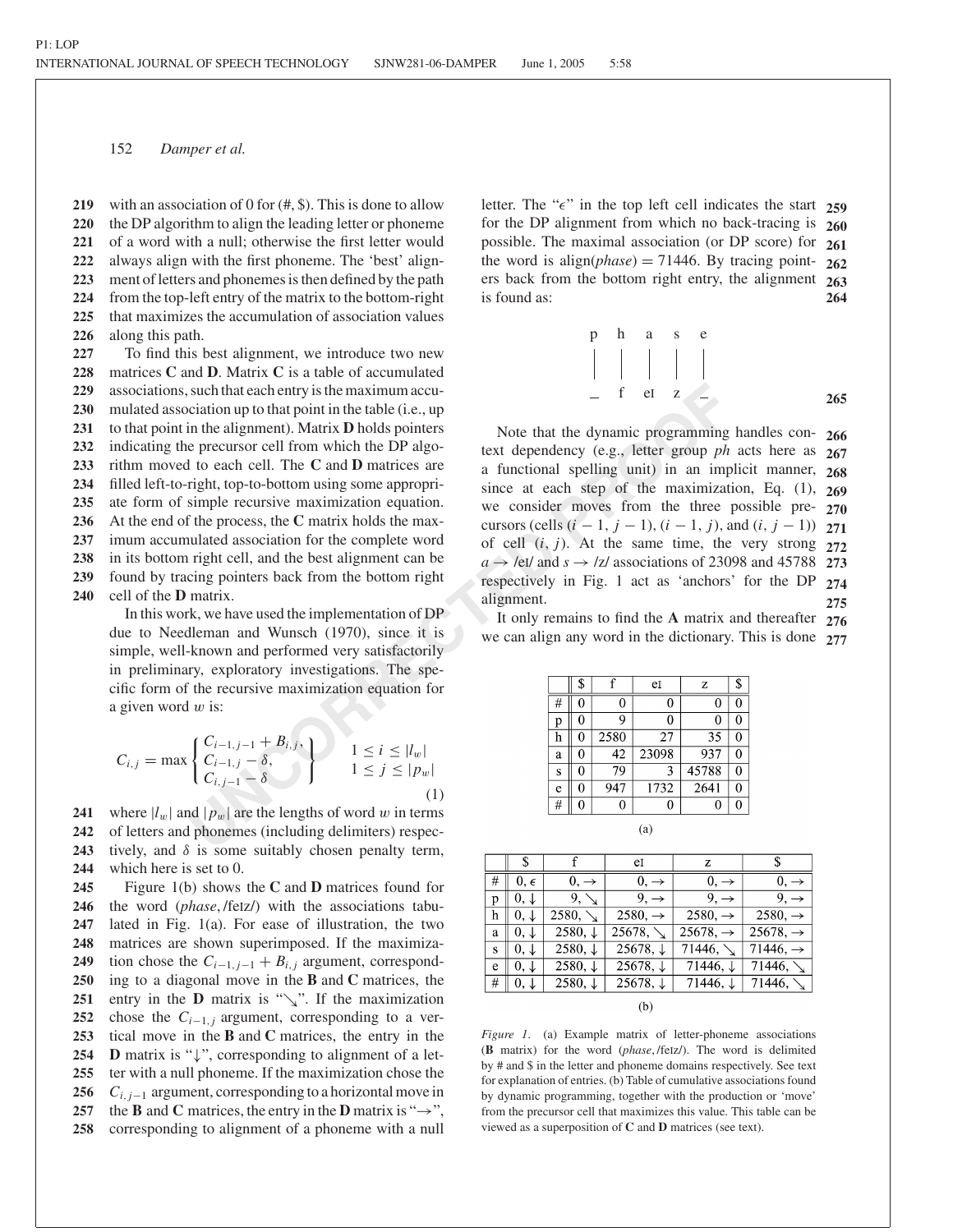Aligning Text and Phonemes for Speech Technology 153

**278** using a form of the EM algorithm, which is the subject **279** of the next section.

## **280 3. Estimating Associations with the EM 281 Algorithm**

 The expectation-maximum (EM) algorithm is an iter- ative approach to the solution of maximum-likelihood estimation problems when there are data missing from the set of observations and/or the likelihood function cannot be easily differentiated to find its maxima. Al- though the basic idea had appeared in the literature previously (e.g., Hartley, 1958; Baum, 1972), the term "EM algorithm" was coined by Dempster et al. (1977). A useful introduction is provided by Moon (1996); an excellent survey and treatment of recent developments is given by McLachlan and Krishnan (1997).

- **293** The EM algorithm interleaves two steps, starting **294** from initial, assumed values for the missing data:
- **295** 1. the *E*-step, in which the expected value of the like-**296** lihood is found with respect to the unknown values, **297** using the current estimate of the parameters, condi-**298** tioned on the observations.
- **299** 2. the *M*-step, in which this expectation is maximized **300** to yield a new set of parameters.

 The E- and M-steps are iterated with each iteration guaranteed to increase the likelihood until we con- verge to a local maximum of the likelihood function. Convergence is proved by Dempster et al. (1977) and Wu (1983) among others. Like other optimisation tech- niques that find local maxima by gradient ascent, the particular local maximum found in general depends on the start point of the iteration—i.e., the assumed initial values of the missing data.

 In the specific case of letter-phoneme alignment, the observed data are the words listed in the dictionary in terms of their paired spellings/pronunciations. The missing data are the parameters describing the proba- bilistic correspondence between words and letters that underlie the alignment process and that are compiled into matrix **A**. As mentioned in Section 4 below, we maximize not the likelihood for word w at iteration *k* but the maximal DP score (as described in the previous section) given the association matrix from the itera- tion. Hence, the process must start with an association 321 matrix  $A^0$  initialized with some appropriate values.

The simplest way to obtain  $A^0$  is the *naïve* initial-**323** ization, found as follows. Processing each word of the dictionary in turn, every time a letter*l* and a phoneme *p* **324** appear in the same word, *irrespective of relative po-* **325** *sition*, the corresponding element  $a_{lp}^0$  of  $A^0$  is incre- 326 mented. After the first pass through the dictionary, each **327** element  $a_{lp}^0$  contains a count of the number of times let- **328** ter *l* and phoneme *p* appear in the same word. This is **329** not of course to say that a specific *l* and *p* do align; the **330** rationale is that they can *only* align if they occur in the **331** same word. Although we do not expect this to give a **332** very good estimate of **A**, an initial alignment can be **333** attempted from **A**0. **334**

**Examples the sum of the method of the interpered from A<sup>0</sup>.**<br> **UNCORE SET ANOTE AND ANOTE AND ANOTE AND ANOTE THE SET A FACT AND ANOTE THE SET A FACT AND A REFORMATION THE AND ANOTHOLOGY THAND ANOTHOLOGY AND CONDUCTION i** Once we have this (imperfect) alignment, we can per- **335** form a second pass through the dictionary to produce a **336** new and better association matrix  $A^1$  with elements  $a_{lp}^1$  337 that count the number of times letter *l* and phoneme *p* **338** appear *at the same (aligned) position*, *i*. At this first **339** iteration, nulls are now introduced into the dictionary **340** as a consequence of the DP matching so that letters **341** can associate with null phonemes and phonemes can **342** associate with null letters. Although these nulls obvi- **343** ously affect the counts of letter-phoneme associations, **344** they are not themselves entered as part of the updated **345** matrix **A**1. They are omitted because to do so worked **346** far better than including nulls. If we include nulls in **347** the set of letters and phonemes at the EM stage, we are **348** effectively building in an unnatural tendency for align- **349** ments to exploit nulls, because of their cumulative high **350** scoring over a variety of situations. Hence, we restrict **351** the role of the nulls to the DP matching stage. **352**

Proceeding as above, a new set of candidate align- **353** ments can now be produced and scored, a new 'best' **354** alignment again selected, and  $A<sup>1</sup>$  updated to  $A<sup>2</sup>$ . Fur- 355 ther iterations can then be used to improve the align- **356** ments, and the estimates of the association matrix, **357** until convergence. **358**

By its use of a step in which expectations of new cor- **359** respondences are computed (using the current estimate **360** of the correspondences conditioned on the dictionary **361** data) followed by a maximization step, this can be seen **362** as an EM-like algorithm. **363**

#### **4. Issues with the Alignment Algorithm 364**

Many interesting issues arise with respect to alignment **365** based on the EM and DP algorithms. In this section, **366** we briefly discuss the more important of them. **367**

As a form of gradient ascent procedure, convergence **368** is to a local maximum that in general depends upon the **369** start point, i.e., the matrix  $A^0$ . One possible start point **370** uses the simple na¨ıve approach of the previous section. **371**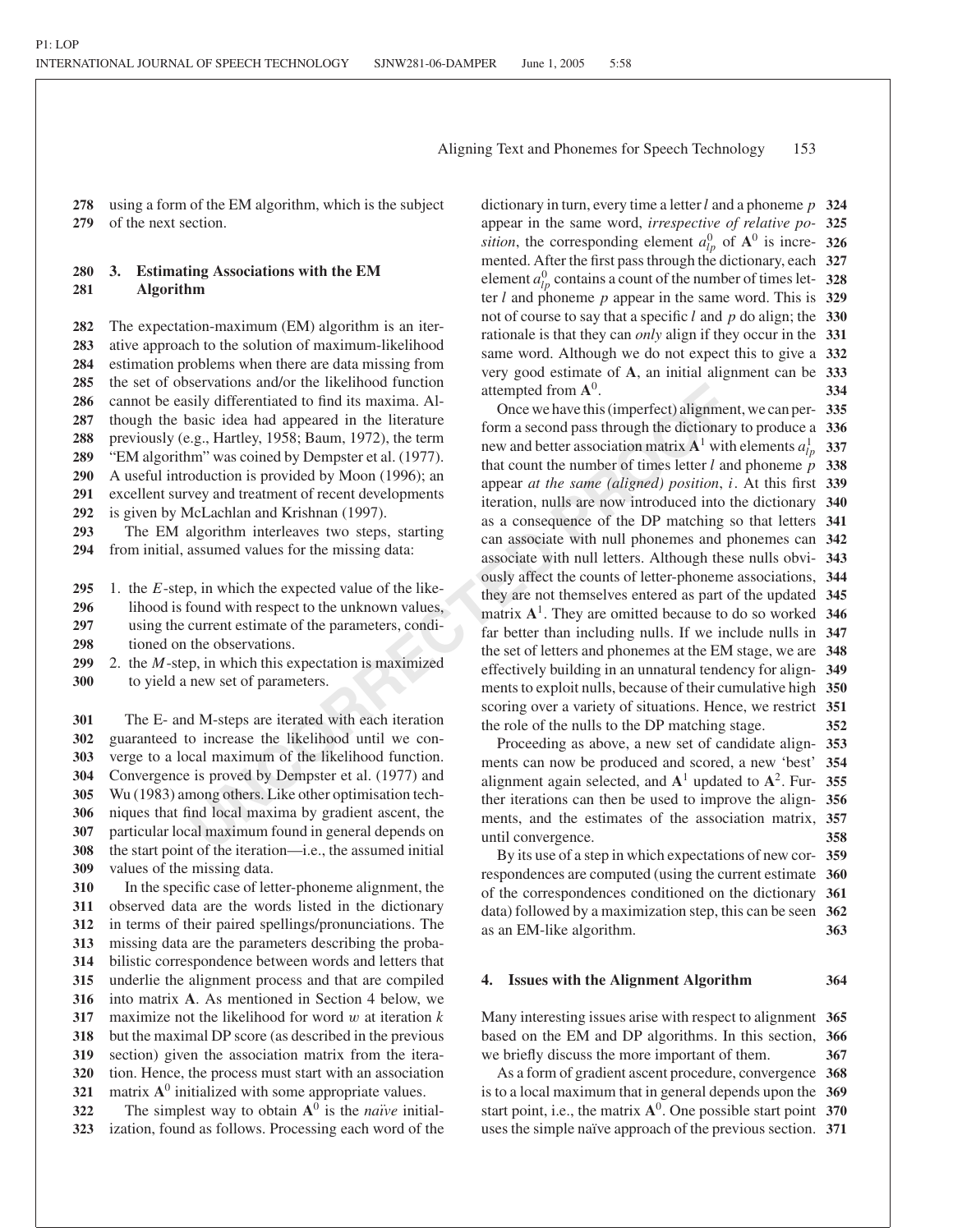Intuitively, this has the disadvantage of allowing any letter to associate with any phoneme, no matter that one might appear at the beginning of a long word and the other at the end. Hence, an attractive possibility is to 376 weight the entries  $a_{lp}^0$  inversely according to the differ- ence of the position indices of the *l* and *p* symbols. For example, the position-index difference between letter *h* and phoneme /z/ of (*phase*, /feIz/) is  $|2 - 3| = 1$ . Vari-<br>**380** ous weighting schemes could be envisaged. Yet another ous weighting schemes could be envisaged. Yet another possibility is to use the manual alignments devised for training NETtalk (Sejnowski and Rosenberg, 1987) or 383 NETspeak (McCulloch et al., 1987) to obtain  $A^0$ . (In this latter case, the counts entered into  $A^0$  *will* have taken account of nulls.) Further, Black et al. (1998) have de- scribed a similar algorithm to ours in which they specify a set of "allowables", i.e., letters and phonemes that can plausibly associate on the basis of prior intuitive knowl- edge of letter-phoneme correspondences. This can be used to define binary values for  $a_{lp}^0$  (which become con- tinuous on subsequent EM iterations). One of the major aims of this paper was to evaluate the wide variety of possibilities for initialization (see Section 5.2).

 One very important issue is evaluating quantitatively the effectiveness of any alignment algorithm. However, this is difficult since there is no canonically correct 'gold standard' alignment in all cases (see Introduc- tion). Scoring on the basis of human judgement is likely to be subjective and inconsistent between judges and is, in any case, not practical for the sort of very large dictionaries that we wish to use. Although it is possible (and indeed sensible) to have a human expert check ob- vious problem cases (e.g., *axe*, *know*, *phase*,... ), and we did in fact do this during program development, it does not amount to a full and thorough evaluation, giv- ing a global summary figure of merit. Thus, we have decided to assess our alignment results indirectly ac- cording to the number of words correctly transcribed by a pronunciation by analogy (PbA) system. For this purpose, we have used the PbA system of 2000.

 Another issue is what we have previously called the 'harmonization' of the different phoneme inventories used by different researchers and/or dictionary com- pilers (Damper et al., 1999). Thus, if we wish to use the NETtalk manual alignment to estimate  $A^0$  in or- der to align a dictionary such as BEEP (see below), we must have some way of mapping the different sets of phonemes used by the different dictionaries onto a common set. Because our goal is to align BEEP, we obviously choose the BEEP symbols as the common set. Tables 1 and 2 show the harmonization scheme

| ppear at the beginning of a folig word and                                              | NETtalk      | <b>BEEP</b>                                                                                                                                                                                                                                                                                                                                                                                                                    | as in $\dots$       | <b>IPA</b>                 |
|-----------------------------------------------------------------------------------------|--------------|--------------------------------------------------------------------------------------------------------------------------------------------------------------------------------------------------------------------------------------------------------------------------------------------------------------------------------------------------------------------------------------------------------------------------------|---------------------|----------------------------|
| ne end. Hence, an attractive possibility is to                                          |              |                                                                                                                                                                                                                                                                                                                                                                                                                                |                     |                            |
| ntries $a_{1p}^0$ inversely according to the differ-                                    | $\mathbf a$  | aa                                                                                                                                                                                                                                                                                                                                                                                                                             | father              | a                          |
| osition indices of the $l$ and $p$ symbols. For                                         | b            | b                                                                                                                                                                                                                                                                                                                                                                                                                              | bet                 | b                          |
| position-index difference between letter $h$                                            | $\rm _c$     | ao                                                                                                                                                                                                                                                                                                                                                                                                                             | bought              | $\circ$                    |
| $ z $ of ( <i>phase</i> , /feIz/) is $ 2 - 3  = 1$ . Vari-                              | $\mathbf d$  | d                                                                                                                                                                                                                                                                                                                                                                                                                              | $\underline{dim}$ e | d                          |
| g schemes could be envisaged. Yet another                                               | e            | ey                                                                                                                                                                                                                                                                                                                                                                                                                             | bake                | eI                         |
| to use the manual alignments devised for                                                | $\mathbf f$  | $\mathbf f$                                                                                                                                                                                                                                                                                                                                                                                                                    | fin                 | f                          |
| talk (Sejnowski and Rosenberg, 1987) or                                                 | g            | $\mathbf{g}% _{T}=\mathbf{g}_{T}=\mathbf{g}_{T}=\mathbf{g}_{T}=\mathbf{g}_{T}=\mathbf{g}_{T}=\mathbf{g}_{T}=\mathbf{g}_{T}=\mathbf{g}_{T}=\mathbf{g}_{T}=\mathbf{g}_{T}=\mathbf{g}_{T}=\mathbf{g}_{T}=\mathbf{g}_{T}=\mathbf{g}_{T}=\mathbf{g}_{T}=\mathbf{g}_{T}=\mathbf{g}_{T}=\mathbf{g}_{T}=\mathbf{g}_{T}=\mathbf{g}_{T}=\mathbf{g}_{T}=\mathbf{g}_{T}=\mathbf{g}_{T}=\mathbf{g}_{T}=\mathbf{g}_{T}=\mathbf{g}_{T}=\math$ | guess               | $\boldsymbol{g}$           |
| IcCulloch et al., 1987) to obtain $A^0$ . (In this                                      | h            | hh                                                                                                                                                                                                                                                                                                                                                                                                                             | head                | h                          |
| he counts entered into $A^0$ will have taken                                            | $\mathbf{i}$ | iy                                                                                                                                                                                                                                                                                                                                                                                                                             | peat                | $\mathbf{i}$               |
| alls.) Further, Black et al. (1998) have de-                                            | $\mathbf k$  | $\mathbf k$                                                                                                                                                                                                                                                                                                                                                                                                                    | kitten              | $\bf k$                    |
| ilar algorithm to ours in which they specify                                            | $\mathbf{1}$ | 1                                                                                                                                                                                                                                                                                                                                                                                                                              | let                 | $\mathbf{1}$               |
| wables", i.e., letters and phonemes that can                                            | m            | m                                                                                                                                                                                                                                                                                                                                                                                                                              | $m$ et              | m                          |
| ociate on the basis of prior intuitive knowl-                                           | $\mathbf n$  | $\mathbf n$                                                                                                                                                                                                                                                                                                                                                                                                                    | net                 | $\mathbf n$                |
| r-phoneme correspondences. This can be                                                  | $\rm{O}$     | <b>OW</b>                                                                                                                                                                                                                                                                                                                                                                                                                      | boat                | οU                         |
| e binary values for $a_{1p}^0$ (which become con-                                       | p            | p                                                                                                                                                                                                                                                                                                                                                                                                                              | pet                 | p                          |
| bsequent EM iterations). One of the major                                               | $\mathbf r$  | $\mathbf r$                                                                                                                                                                                                                                                                                                                                                                                                                    | red                 | r                          |
| paper was to evaluate the wide variety of                                               | S            | $\mathbf S$                                                                                                                                                                                                                                                                                                                                                                                                                    | set                 | S                          |
| for initialization (see Section 5.2).                                                   |              | t                                                                                                                                                                                                                                                                                                                                                                                                                              |                     |                            |
| mportant issue is evaluating quantitatively                                             | t            |                                                                                                                                                                                                                                                                                                                                                                                                                                | test                | t                          |
| ness of any alignment algorithm. However,                                               | u            | uw                                                                                                                                                                                                                                                                                                                                                                                                                             | lute                | u                          |
| ult since there is no canonically correct                                               | $\mathbf V$  | $\mathbf V$                                                                                                                                                                                                                                                                                                                                                                                                                    | vest                | $\mathbf V$                |
| rd' alignment in all cases (see Introduc-                                               | W            | W                                                                                                                                                                                                                                                                                                                                                                                                                              | wet                 | W                          |
| g on the basis of human judgement is likely                                             | $\mathbf X$  | ax                                                                                                                                                                                                                                                                                                                                                                                                                             | about               | ә                          |
| tive and inconsistent between judges and                                                | y            | $\mathbf y$                                                                                                                                                                                                                                                                                                                                                                                                                    | yet                 | j                          |
| se, not practical for the sort of very large                                            | Z            | Z                                                                                                                                                                                                                                                                                                                                                                                                                              | Z00                 | Z                          |
| that we wish to use. Although it is possible                                            | А            | аy                                                                                                                                                                                                                                                                                                                                                                                                                             | bite                | aI                         |
| sensible) to have a human expert check ob-                                              | $\mathsf C$  | ch                                                                                                                                                                                                                                                                                                                                                                                                                             | chin                | t∫                         |
| m cases (e.g., axe, know, phase, ), and                                                 | $\mathbf D$  | dh                                                                                                                                                                                                                                                                                                                                                                                                                             | this                | ð                          |
| et do this during program development, it                                               | Ε            | eh                                                                                                                                                                                                                                                                                                                                                                                                                             | bet                 | $\boldsymbol{\varepsilon}$ |
| bunt to a full and thorough evaluation, giv-                                            | G            | ng                                                                                                                                                                                                                                                                                                                                                                                                                             | sing                | ŋ                          |
| summary figure of merit. Thus, we have                                                  | Ι            | ih                                                                                                                                                                                                                                                                                                                                                                                                                             | bit                 |                            |
| ssess our alignment results indirectly ac-                                              | J            |                                                                                                                                                                                                                                                                                                                                                                                                                                |                     |                            |
| he number of words correctly transcribed                                                |              | jh                                                                                                                                                                                                                                                                                                                                                                                                                             | gin                 | ф                          |
| ciation by analogy (PbA) system. For this                                               | K            | k s                                                                                                                                                                                                                                                                                                                                                                                                                            | sexual              | k∫                         |
| have used the PbA system of 2000.                                                       | L            | 1                                                                                                                                                                                                                                                                                                                                                                                                                              | bottle              | $\boldsymbol{t}$           |
| sue is what we have previously called the<br>on' of the different phoneme inventories   | М            | m                                                                                                                                                                                                                                                                                                                                                                                                                              | abysm               | $\Theta$ m                 |
|                                                                                         | N            | n                                                                                                                                                                                                                                                                                                                                                                                                                              | button              | $(2)$ n                    |
| erent researchers and/or dictionary com-                                                | О            | oy                                                                                                                                                                                                                                                                                                                                                                                                                             | boy                 | D <sub>I</sub>             |
| ber et al., 1999). Thus, if we wish to use<br>manual alignment to estimate $A^0$ in or- | Q            | k w                                                                                                                                                                                                                                                                                                                                                                                                                            | quest               | k w                        |
|                                                                                         | R            | er                                                                                                                                                                                                                                                                                                                                                                                                                             | bird                | З                          |
| a dictionary such as BEEP (see below),                                                  | S            | sh                                                                                                                                                                                                                                                                                                                                                                                                                             | shin                | ſ                          |
| e some way of mapping the different sets                                                | T            | th                                                                                                                                                                                                                                                                                                                                                                                                                             | thin                | $\theta$                   |
| s used by the different dictionaries onto a                                             |              |                                                                                                                                                                                                                                                                                                                                                                                                                                |                     |                            |
| . Because our goal is to align BEEP, we                                                 | ${\bf U}$    | uh                                                                                                                                                                                                                                                                                                                                                                                                                             | book                | U                          |
| noose the BEEP symbols as the common                                                    | W            | aw                                                                                                                                                                                                                                                                                                                                                                                                                             | bout                | aU                         |

*Table 1*. Harmonization scheme used to map the NETtalk phoneme set onto the BEEP set.

(*Continue on next page.*)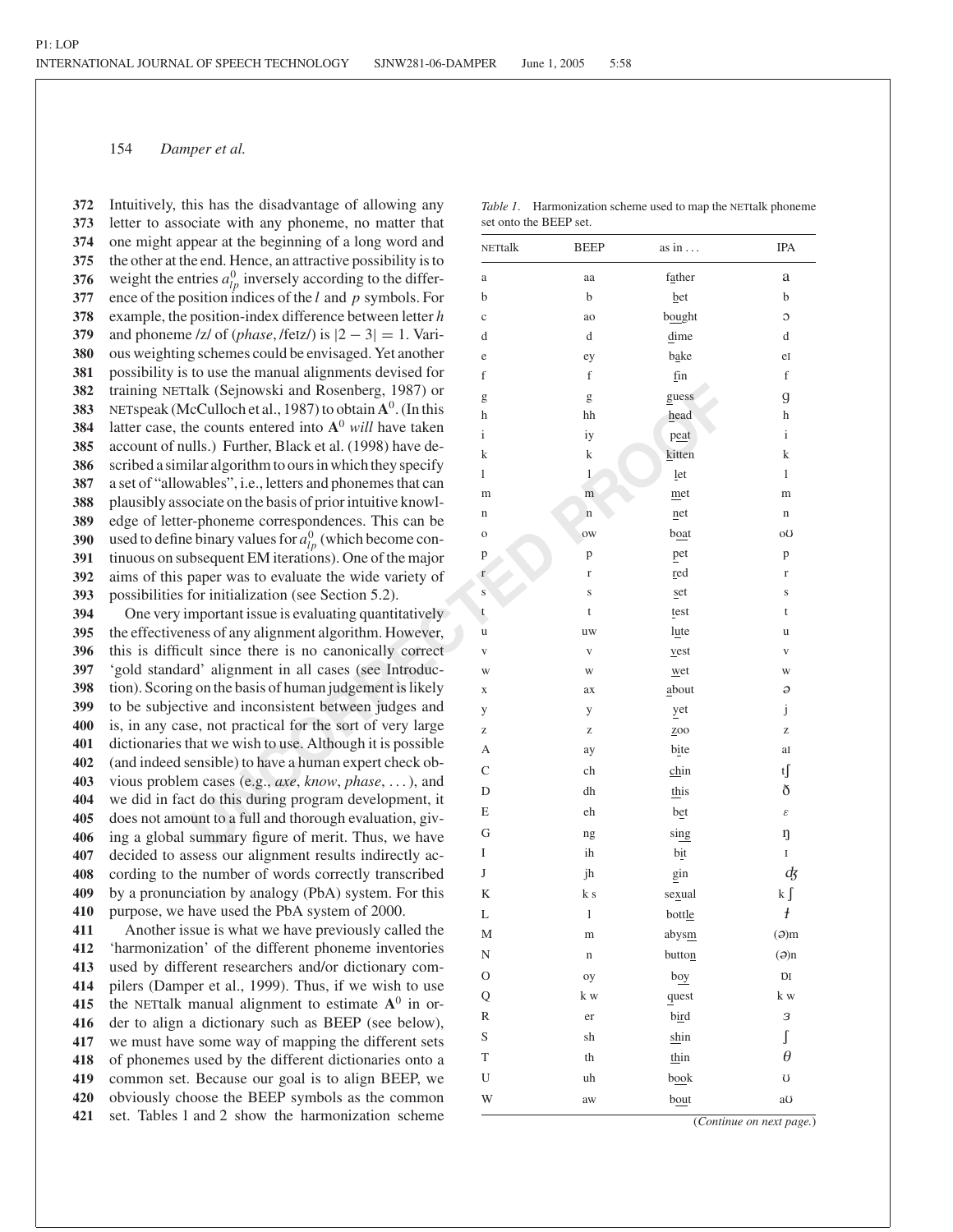| $1000 \cdot 1.$     |             |               |                            |
|---------------------|-------------|---------------|----------------------------|
| <b>NETtalk</b>      | <b>BEEP</b> | as in $\dots$ | <b>IPA</b>                 |
| X                   | k s         | sex           | k s                        |
| Y                   | y uw        | cute          | j u                        |
| Ζ                   | zh          | leisure       | 3                          |
| $\omega$            | ae          | bat           | $\mathbf{a}$               |
| Ţ                   | t s         | nazi          | t s                        |
| #                   | gZ          | examine       | q z                        |
| $^{+}$              | w aa        | bourgeois     | w a                        |
| $*$                 | W           | whack         | $\boldsymbol{\mathcal{M}}$ |
| $\hat{\phantom{a}}$ | ah          | but           | $\Lambda$                  |

*Table 1*. (*Continue*).

Aligning Text and Phonemes for Speech Technology 155

|  | Table 2. Harmonization scheme used to map the NETspeak |  |  |  |
|--|--------------------------------------------------------|--|--|--|
|  | phoneme set onto the BEEP set.                         |  |  |  |

 used to map the NETtalk and NETspeak phoneme sets onto BEEP. Note that BEEP uses a phoneme inventory of 44 symbols (excluding the null phoneme), whereas the NETtalk and NETspeak inventories are both of size 51 (again excluding the null phoneme).

 The symbols listed in the 'NETtalk' column of Ta- ble 1 are those in the file downloaded from http:// www.speech.cs.cmu.edu/comp.speech and not the ones tabulated in Appendix A of 1987. The downloaded file includes a symbol  $+$ <sup>2</sup> which is not **432** listed in the paper and excludes a symbol  $\cdot$ <sup>1</sup> which is listed in the paper and excludes a symbol '|' which is **433** listed in the paper. In general, harmonization can never listed in the paper. In general, harmonization can never be an exact process, because of idiosyncratic choice of phoneme inventories by the different individual com- pilers of the transcribed dictionaries, which often re- flect dialectal differences. For instance, Sejnowski and Rosenberg (1987) use the same symbol /a/ to transcribe both the a vowel in *father* and the p vowel in *stock*, as these are probably the same vowel for their dialect of American English. So the mapping from NETtalk to BEEP symbols is not one-to-one. We can only try to achieve the most consistent mapping according to our intuitions. A final issue is that the EM algorithm is properly a

 probabilistic algorithm. We experimented with various normalizations, corresponding to various probabilistic models, but none performed as well as using simple (unnormalized) frequency counts directly from the as- sociation matrix **A**. Hence, all results presented here use this formulation. This is the reason we refer to our algorithm as "EM-like". The effect of using unnormal- ized counts (rather than proper probabilities) on con- vergence is unknown but, as we shall see, this did not prove to be an issue in practice.

|                         |                                                                                        |            | NETspeak                  | <b>BEEP</b>  | as in $\dots$      | <b>IPA</b>    |
|-------------------------|----------------------------------------------------------------------------------------|------------|---------------------------|--------------|--------------------|---------------|
| k s                     | sex<br>$c$ ute                                                                         | k s<br>j u | А                         | ax           | about              | $\Theta$      |
| y uw<br>zh              | leisure                                                                                |            | B                         | b            | bet                | b             |
|                         |                                                                                        | 3          | D                         | d            | dime               | d             |
| ae                      | bat                                                                                    | a          | E                         | eh           | bet                | ε             |
| t s                     | nazi                                                                                   | t s        | F                         | f            | fin                | f             |
| g z                     | examine                                                                                | g z        | ${\bf G}$                 | g            | guess              | $\mathfrak g$ |
| w aa                    | bourgeois                                                                              | w a        | Η                         | hh           | head               | h             |
| W                       | whack                                                                                  | M          | I                         | ih           | bit                | I             |
| ah                      | $bu$ t                                                                                 | $\Lambda$  | J                         | jh           | gin                | ф             |
|                         |                                                                                        |            | K                         | k            | kitten             | k             |
|                         |                                                                                        |            | L                         | 1            | let                | 1             |
|                         |                                                                                        |            | $\mathbf M$               | $\, {\rm m}$ | $m$ et             | m             |
|                         | the NETtalk and NETspeak phoneme sets                                                  |            | N                         | $n_{\rm{}}$  | net                | n             |
|                         | Note that BEEP uses a phoneme inventory                                                |            | О                         | oh           | stock              | D             |
|                         | ls (excluding the null phoneme), whereas                                               |            | ${\bf P}$                 | p            | pet                | p             |
|                         | nd NETspeak inventories are both of size 51                                            |            | R                         | $\Gamma$     | red                | $\Gamma$      |
| ding the null phoneme). |                                                                                        |            | ${\bf S}$                 | $\bf S$      | set                | S             |
|                         | ols listed in the 'NETtalk' column of Ta-                                              |            | T                         | t            | test               | t             |
|                         | se in the file downloaded from http://                                                 |            | U                         | ah           | $but$              | Λ             |
|                         | ch.cs.cmu.edu/comp.speech and                                                          |            | $\ensuremath{\mathbf{V}}$ | $\mathbf{V}$ | yest               | V             |
|                         | tabulated in Appendix A of 1987. The                                                   |            | W                         | W            | wet                | W             |
|                         | file includes a symbol ' $+$ ' which is not                                            |            | Y                         | y            | yet                | Ĵ             |
|                         | paper and excludes a symbol ' ' which is<br>paper. In general, harmonization can never |            | Ζ                         | Z            | 200                | z             |
|                         | process, because of idiosyncratic choice of                                            |            | AA                        | ae           | <b>b</b> at        | a             |
|                         | entories by the different individual com-                                              |            | AI                        | ey           | bake               | eI            |
|                         | transcribed dictionaries, which often re-                                              |            | ${\sf AR}$                | aa           | father             | a             |
|                         | I differences. For instance, Sejnowski and                                             |            | AW                        | ao           | bought             | $\circ$       |
|                         | 1987) use the same symbol /a/ to transcribe                                            |            | CH                        | ch           | chin               | t∫            |
|                         | owel in <i>father</i> and the <i>p</i> vowel in <i>stock</i> , as                      |            | $\rm{DH}$                 | dh           | $\underline{this}$ | ð             |
|                         | bably the same vowel for their dialect of                                              |            | $\rm EE$                  | iy           | peat               | $\mathbf{i}$  |
|                         | nglish. So the mapping from NETtalk to                                                 |            | EI                        | ea           | air                | εэ            |
|                         | ols is not one-to-one. We can only try to                                              |            | $\rm ER$                  | er           | bird               | З             |
|                         | most consistent mapping according to our                                               |            | EY                        | ih           | despite            | I             |
|                         | ue is that the EM algorithm is properly a                                              |            | GZ                        | g z          | examine            | g z           |
|                         | algorithm. We experimented with various                                                |            | IΑ                        | ia           | ear                | IƏ            |
|                         | ns, corresponding to various probabilistic                                             |            | IE                        | ay           | bite               | aI            |
|                         | none performed as well as using simple                                                 |            | KH                        | k sh         | anxious            | k∫            |
|                         | ed) frequency counts directly from the as-                                             |            | KS                        | k s          |                    | k s           |
|                         | trix A. Hence, all results presented here                                              |            | $\mathbf{K}\mathbf{W}$    | k w          | sex                | k w           |
|                         | ulation. This is the reason we refer to our                                            |            | ${\rm NG}$                |              | quest              |               |
|                         | "EM-like". The effect of using unnormal-                                               |            | <b>OA</b>                 | ng           | sing               | ŋ             |
|                         | (rather than proper probabilities) on con-                                             |            |                           | <b>OW</b>    | boat               | οU            |
|                         | unknown but, as we shall see, this did not                                             |            | O                         | oy           | boy                | DI            |

(*Continue on next page.*)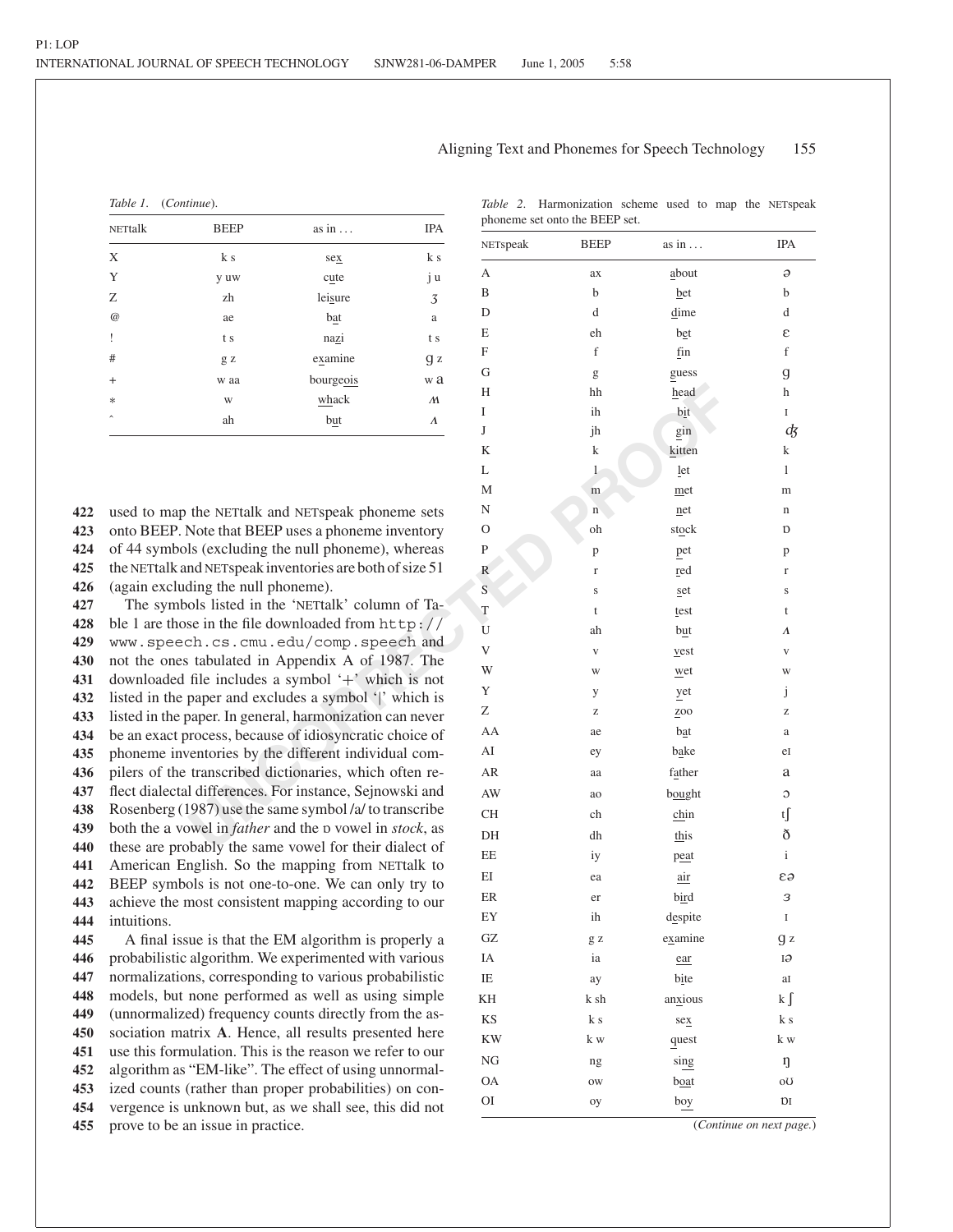*Table 2*. (*Continue*).

| NETspeak  | <b>BEEP</b> | $\sin \dots$ | <b>IPA</b> |
|-----------|-------------|--------------|------------|
| 00        | uh          | book         | U          |
| OU        | aw          | bout         | aU         |
| <b>SH</b> | sh          | shin         | ſ          |
| <b>TH</b> | th          | thin         | θ          |
| UL        | 1           | bottle       | ł          |
| <b>UR</b> | ua          | moor         | $\omega$   |
| UU        | uw          | lute         | u          |
| YU        | y uw        | cute         | j u        |
| ΖH        | zh          | leisure      | 3          |

### **456 5. Results**

**457** In this section, we report the results of using our algo-**458** rithm to align a large dictionary.

#### **459** *5.1. BEEP Dictionary*

**EXAMPLE 1.** The substrate of the content of the original and the search of the search of the search of the search of the search of the search of the search of the search of the search of the search of the search of the s Our algorithm has been tested by using it to align BEEP: the British English Example Pro- nunciation dictionary. BEEP is publically acces- sible and can be downloaded from http:// www.speech.cs.cmu.edu/comp.speech. It is typical of the size and content of the on-line dictio- naries used for current speech technology applications. BEEP was constructed by amalgamating several pub- lic domain dictionaries to yield a large composite. The version used here contained 257,033 words. Note that there has been no strong quality control in construct- ing BEEP. Consequently, it contains several erroneous word entries (e.g., INDISPUTABLE for *indissoluble*, UNDILAPIDATED for *undiluted*) and transcriptions (e.g., for *abnegation*). Those that we discovered have been removed but we certainly cannot guarantee to have found all errors. We also removed all words with mul- tiple pronunciations for conformity with the evaluation protocol in Marchand and Damper (2000). This gives a dictionary with 198,632 entries in all.

**480** *5.2. Initializations*

**481** The following initializations were used:

- **482** naïve;<br>**483** a wei
	- a weighted scheme with  $W = \beta/(1 + |d|)$  where *d* is the letter-phoneme position-index difference,

and  $\beta$  is a heuristic scaling set to 40 for the results **484** reported here; **485** • the NETtalk manual alignment (20,009 words); **<sup>486</sup>**

- the NETspeak manual alignment (16,280 words); **487**<br>• various random alignments **488**
- various random alignments.

#### *5.3. Convergence* **489**

The convergence criterion was that there was no change **490** as between  $A^k$  and  $A^{k-1}$ . **491** 

Figure 2 shows the convergence behavior for the **492** NETtalk initialisation. The quantity graphed is the to- **493** tal DP score for the whole dictionary at the end of **494** iteration *k*, i.e.,  $S_k = \sum_{i=1}^{198,632} \text{align}^k(w_i)$ . Note that **495** convergence requires that the **A** matrix is unchanged **496** between iterations,  $A^k = A^{k-1}$ , which (because nulls **497** are not included in the **A** matrix) is not quite the **498** same as the total DP score remaining unchanged, **499**  $S_k = S_{k-1}$ . The total DP score at the zeroth iteration,  $S_0$ , **500** is very low in this case, because only the 20,009 words **501** of the originally-aligned NETtalk dictionary can be **502** scored. **503**

Figure 3 shows convergence behavior for two dif- **504** ferent initializations, excluding the total DP score at **505** the zeroth iteration, *S*0. This gives a clearer view **506** of the convergence for the NETtalk initialization than **507** does Fig. 2 where the very low value of  $S_0$  swamps **508** the trend. For the na¨ıve initialization, it is not re- **509** ally sensible to depict  $S_0$  anyway since the dramatic  $510$ overcounting of associations (every letter is counted **511**  $|p_w|$  times and every phoneme is counted  $|l_w|$  times) **512** produces a very high score that is effectively mean- **513** ingless. For both initializations, most of the improve- **514** ment takes place between the first and second iter- **515** ations. This was found to be a general characteris- **516** tic of the results. For all initializations, convergence **517** was achieved in between 5 to 8 iterations. The man- **518** ual alignment of the NETtalk dictionary, even though **519** it is much smaller than BEEP, shows a clear ben- **520** efit in terms of a higher score at iteration 1 to- **521** gether with faster convergence. The score at con- **522** vergence,  $S_C$ , was remarkably consistent across the  $523$ various initializations, suggesting that the search prob- **524** lem is strongly convex. The best value obtained **525** was  $S_C = 8.579 \times 10^{10}$  for the NETtalk initialization 526 whereas the worst value was  $S_C = 8.473 \times 10^{10}$  for 527 one of the random initializations. Generally, the ran- **528** dom initialization values were slightly lower than the **529** others. **530**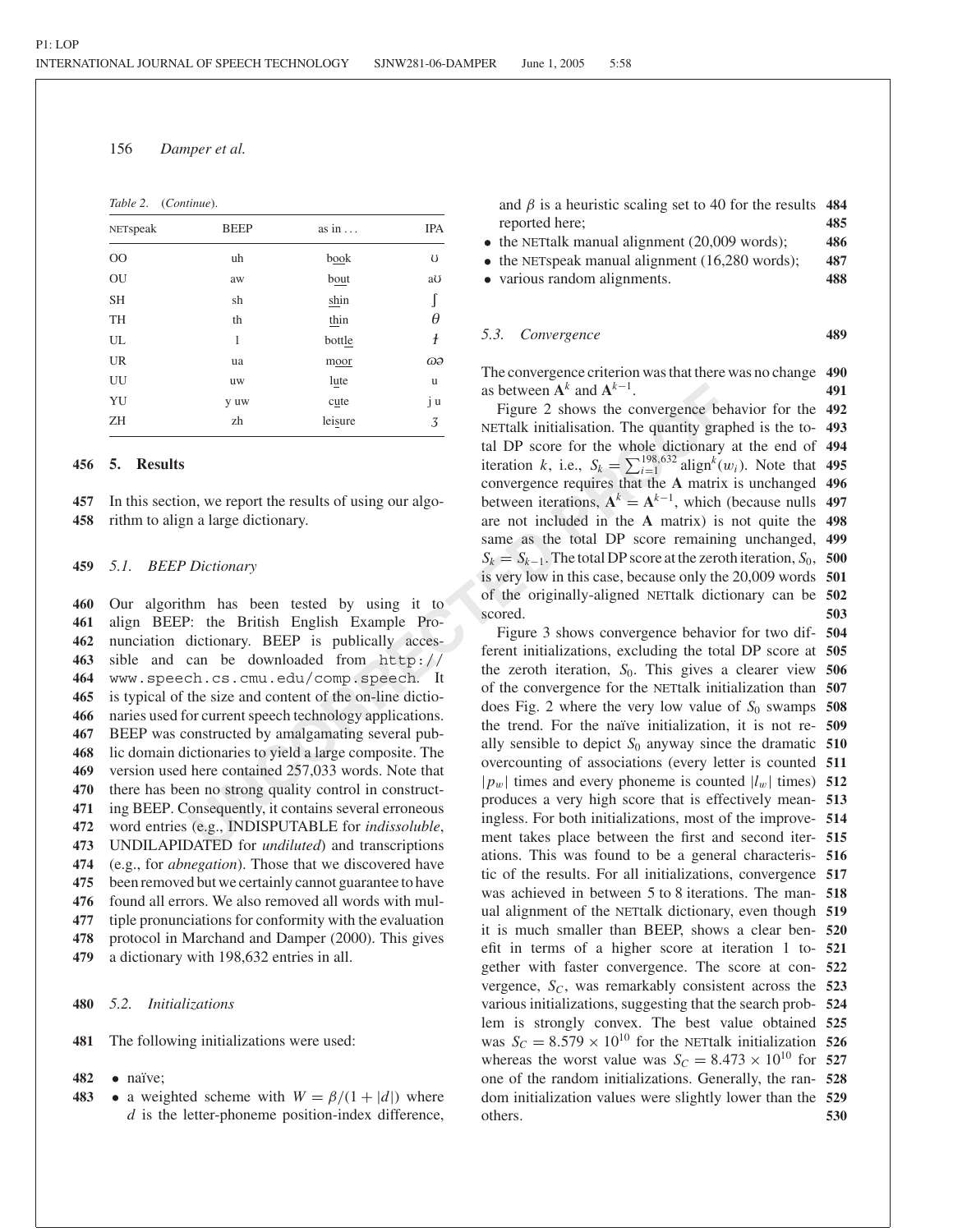

#### Aligning Text and Phonemes for Speech Technology 157





*Figure 3.* Convergence behavior of the alignment algorithm for two different initializations. Rectangles: NETtalk initialization; Circles: naïve initialization.

#### **531** *5.4. Analysis of Association Matrices*

 Figures 4(a) and (b) show the association matrices for the naïve initialization initially,  $A^0$ , and at conver-534 gence,  $A^7$ . The larger association values in Fig. 4 are a consequence of the overcounting mentioned above. As expected, the matrix is considerably less random (i.e., peakier) at convergence. Quantitatively, the (negative) 538 entropy of the  $A^0$  matrix was 8.84 bits whereas that of the converged matrix was 5.24 bits; these figures compare with 10.13 bits for the equiprobable case. Encouragingly, the strongest peaks at convergence, corre- **541** sponding to the major letter-phoneme associations, are **542** also among the strongest peaks in **A**0, indicating that **543** the na¨ıve initialization, albeit very simple, still provides **544** an effective start point for our algorithm. **545**

There is a wealth of information about letter- **546** phoneme correspondences in English to be gleaned **547** from the **A** matrix obtained at convergence. Since nulls **548** are introduced into the aligned dictionary only at the **549** DP matching stage (see Section 3) and do not figure **550** in the **A** matrix, they are not considered explicitly in **551**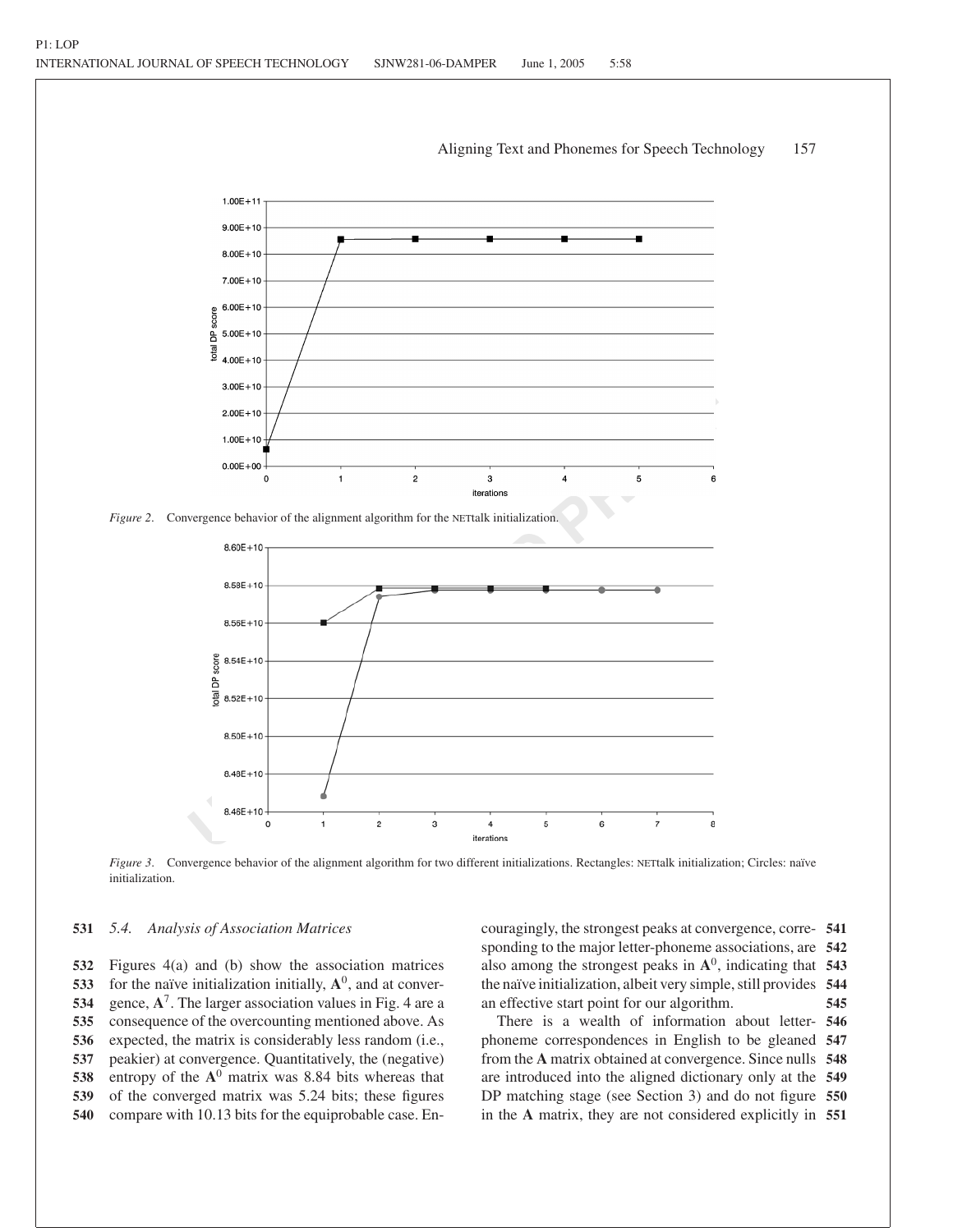

*Figure 4.* Association matrices for the naïve initialization both initially,  $A^0$ , and at convergence,  $A^7$ .

 the remarks that follow. With this proviso, the common- est correspondence overall was  $n \rightarrow \ln$ . The common-<br>**554** est letter participating in correspondences is *i*, which est letter participating in correspondences is  $i$ , which occurs 148,913 times in the matrix. This is slightly surprising as the commonest letter overall is *e*. The apparent discrepancy is explained by the number of times letter *e* participates in a functional spelling unit such as *ea* and so aligns with null (with the letter *a* aligning with the vowel phoneme). The least common letter participating in correspondences is *q*, which oc-curs just 17 times. Again, *q* almost invariably occurs

in a *qu* functional spelling unit, with *q* aligning with **563** a null phoneme, which reduces its count in the ma- **564** trix. The commonest phoneme is /I/ at 138,176 occur- **565** rences, which can be understood from the frequency **566** with which letter *i* occurs and the fact that  $i \rightarrow \frac{11}{567}$ is a very common correspondence (at 109,508 occur- **568** rences). Schwa, /ə/, is relatively less common than /I/ **569** at 190,975 occurrences. Intuitively, one might expect **570** schwa to be the commonest vowel, but it is perhaps **571** more likely than /I/ to align with a null letter. Of the **572** letters, *o* displays most variability in its association with **573**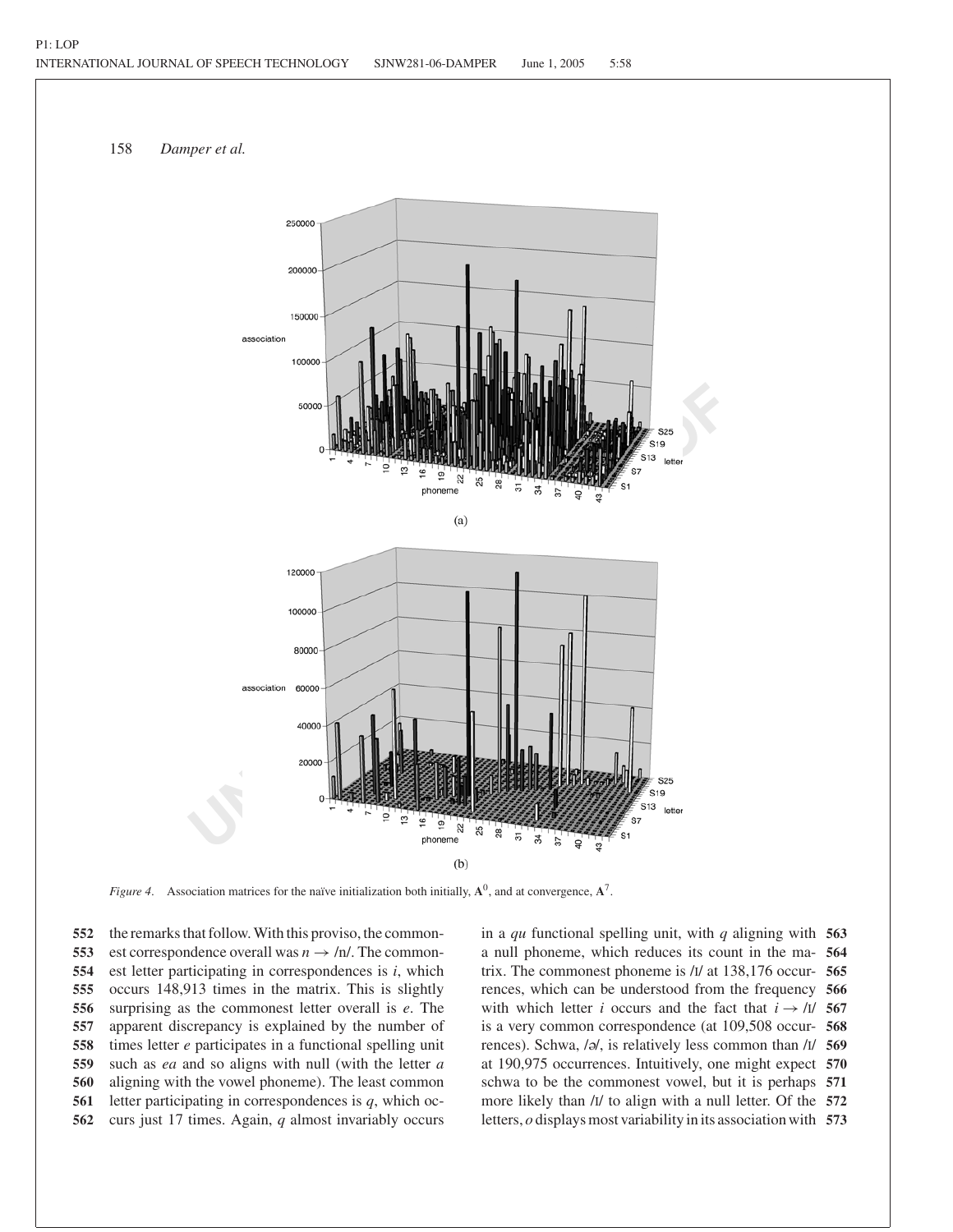ignored at this stage.

*Table 3*. Results when alignment of the BEEP dictionary is assessed by the performance of a pronunciation by analogy system, for various initializations. Words with null letters in their alignments have been

 phonemes, with no less than nine correspondences with a frequency count of 1000 or more. The least variabil- ity is shown by letter *m*, which almost always associates with phoneme /m/. Schwa displays easily the most vari- ability in its association with letters, participating in five correspondences (with letters *a*, *e*, *i*, *o* and *u*) with a count greater than 1000. The least variable phoneme was  $/n/$ , which associated with letter *n* in all but just **582** 2 cases.

#### **583** *5.5. Assessing Alignment Performance Using PbA*

*Ung Alignment Performance Using PbA*<br> *Words* (*%*) 85.87<br>
27.66 9 stated, alignment results were assessed<br>
BEGREEN AMETALIK<br>
EERO NOT WAS EXECTED WORKS<br>
EERO NOT WAS ETTAILS WERE MEXALIK 20100 10100<br>
EERO NOT WE all othe As previously stated, alignment results were assessed using PbA. Each word was removed from the dictio- nary and a pronunciation determined from the word's spelling by analogy with all other words. The Marc- hand and Damper PbA system uses multiple (actually five) criteria to select between candidate pronuncia- tions to find the 'best'. There is, however, a problem in that PbA was designed to transcribe text in which there will obviously be no null letters. Yet here, null letters have been added to the alignments of many words. Our first step, then, has been to ignore any words with null letters, reducing the number of words to be tested from 198,632 to approximately 177,000. (The number varies with the exact initialization used.) This is an obvious simplification of the problem, but should nonetheless yield interesting insights.

 Table 3 shows results obtained (for words without null letters) in terms of words and phonemes correctly pronounced for each of the initializations used. Several different random initializations were used, but results were very similar and so figures for one only are tab- ulated here. In each case, we show the results for the best single scoring criterion of the five, for the best combination, and when all five are combined. Note that 10100 in the column heading indicates that scor- ing strategies 1 and 3 as described by Marchand and Damper (2000, pp. 207–208) provided the best com- bination performance for all initializations. Although space precludes a full description of our PbA method- ology, we mention that strategy 1 takes the product of arc frequencies along the shortest path in the pronun- ciation lattice, whereas strategy 3 counts the number of identical pronunciations having the same shortest path length. Strategy 1 is relatively popular in PbA (e.g., Damper and Eastmond, 1997) whereas we are not aware that any other researchers have ever used strategy 3, which interestingly turns out to be best per-forming single strategy overall.

|                  | <b>Best Single</b> | <b>Best Combination</b> | All 5 |
|------------------|--------------------|-------------------------|-------|
| <b>NATVE</b>     | 00100              | 10100                   | 11111 |
| Words $(\%)$     | 85.84              | 87.32                   | 85.96 |
| Phonemes $(\% )$ | 97.52              | 97.78                   | 97.57 |
| W WEIGHTED       | 00100              | 10100                   | 11111 |
| Words $(\% )$    | 85.87              | 87.36                   | 86.00 |
| Phonemes $(\% )$ | 97.60              | 97.85                   | 97.65 |
| <b>NETTALK</b>   | 00100              | 10100                   | 11111 |
| Words $(\% )$    | 86.00              | 87.41                   | 86.05 |
| Phonemes $(\% )$ | 97.59              | 97.83                   | 97.63 |
| <b>NETSPEAK</b>  | 00100              | 10100                   | 11111 |
| Words $(\%)$     | 86.01              | 87.48                   | 86.11 |
| Phonemes $(\% )$ | 97.64              | 97.89                   | 97.70 |
| <b>RANDOM</b>    | 00100              | 10100                   | 11111 |
| Words $(\% )$    | 85.87              | 87.38                   | 85.69 |
| Phonemes $(\% )$ | 97.51              | 97.78                   | 97.57 |
|                  |                    |                         |       |

The figures in Table 3 are remarkably consistent, in- **622** dicating that the particular initialization used does not **623** have a dramatic effect. This is in spite of our attempts **624** to restart the algorithm from a variety of very differ- **625** ent points, suggesting that the search space is strongly **626** convex. It is worth noting, however, that as a con- **627** sequence of the large dictionary size (approximately **628** 177,000 words) the difference between the best Best **629** Combination of 87.48% (for the NETtalk initialization) **630** and the worst Best Combination of 87.32% (for the **631** naïve initialization) is in fact marginally significant at 632 the 5% level (binomial test,  $z = 2.026$ ,  $p \sim 0.021$ ). **633** 

The best PbA performance is found for NETspeak **634** but initializing alignment with the NETspeak dictionary **635** actually produced a slightly lower total DP score at con- **636** vergence than initializing with NETtalk. In other words, **637** the total DP score at convergence is a good but not per- **638** fect indicator of PbA performance. Examination of the **639** final alignments revealed that these were strongly sim- **640** ilar; there were typically somewhere between 10 and **641** 100 different alignments only between one initializa- **642** tion and another. Most often, differences were due to **643** the specific placement of nulls in words having many **644** silent letters (e.g., *bourgeoisie*, *heavyweight*, *mem-* **645** *oirs*). Frequently, these were words of foreign (French) **646** origin. **647**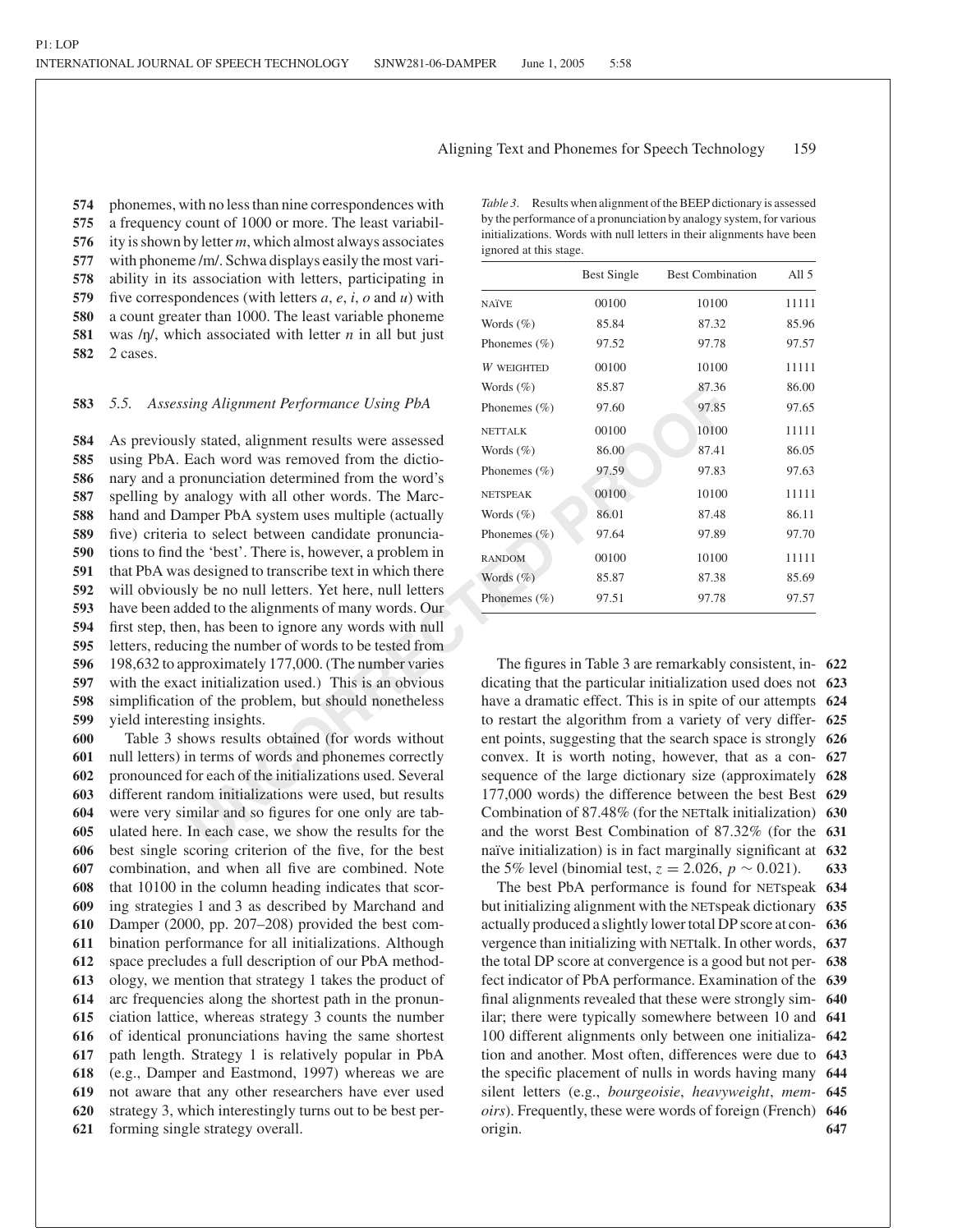m.) A further observation is that using<br>
also use dynamic programming in congings does not give best performance, as<br>
the EM algorithm to learn edit distances<br>
tre radiier work with smaller dictionaries<br>
strings. Since the This is certainly among the best performance fig- ures ever reported on English letter-phoneme conver- sion, in terms of word-level accuracy on a large dic- tionary. Previously (Damper et al., 1999), we obtained 71.8% words correct using PbA on a much smaller dictionary—the 16,280 manually-aligned words used by McCulloch et al. (1987) to train NETspeak. (It should be noted, however, that BEEP uses a smaller phoneme inventory of 44 symbols than the 51 used in the NETspeak dictionary, making for a somewhat easier problem.) A further observation is that using all five strategies does not give best performance, as it did for our earlier work with smaller dictionaries (Marchand and Damper, 2000). In assessing perfor- mance, however, we must remember that we have sim- plified the problem by ignoring words with nulls, which arguably gives a too optimistic view of the present re- sults. However, even under the maximally pessimistic assumption that PbA were to get *all* the words with null letters wrong, the 85.8% words correct for best single strategy, naïve start point, would fall to 76.1%— still a very respectable result on such a sizable dictionary.

 To gain further insight into this issue, PbA was used to produce pronunciations for all 198,632 words includ- ing those with null letters in their alignment, treating the latter as a legitimate input symbol (even though it never could be in practice). Results for the best combination averaged 82.3% words correct, showing that high ac- curacy is potentially achievable if only 'missing' nulls in the PbA input could be appropriately introduced.

#### **679 6. Discussion and Conclusions**

 We have described a form of the EM algorithm, used with dynamic programming to align a dictionary of word spellings and their pronunciations. Such align- ment problems commonly occur in speech technology and natural language processing. The issues that arise in solving this important problem have been detailed and discussed. The quality of the obtained alignment has been assessed using pronunciation by analogy to derive pronunciations for all words in the dictionary from their spelling, using the aligned data as a knowl- edge base. Since the EM algorithm is effectively a gra- dient ascent procedure prone to finding local maxima, alignment has been performed from a variety of ini- tializations, or start points. Results are judged to be extremely encouraging, and are relatively insensitive to a wide variety of start points. This indicates that the search space is strongly convex and, hence, that local **696** maxima are not a practical problem. **697**

Our work has several similarities with that of Ristad **698** and Yianilos (1998). This is perhaps not surprising as **699** they take the topic of stochastic transduction as their **700** motivation, whereas the ideas reported in this paper **701** had their early expression in our own work, which led **702** to the use of stochastic transduction to solve problems **703** in TTS conversion, including letter-phone alignment **704** (Luk and Damper, 1996, 1998). Ristad and Yianilos **705** also use dynamic programming in conjunction with **706** the EM algorithm to learn edit distances between two **707** strings. Since the string edit operations of insertion and **708** deletion can be interpreted as the introduction of nulls **709** into one string or another—either the word's spelling **710** or its pronunciation—there is clearly a strong relation **711** between the two pieces of work. As Jansche (2001) **712** writes: "The problem of letter-to-sound conversion is **713** very similar to the problem of modeling pronunciation **714** variation". However, although Ristad and Yianilos con- **715** sider the problem of pronunciation modelling in speech **716** technology, they do not consider alignment problems **717** as such. **718**

This work represents the most comprehensive study **719** to date of letter-phoneme alignment, at the same time **720** achieving what is probably the best reported perfor- **721** mance on the difficult task of letter-phoneme conver- **722** sion of unknown words of English. Since the aligned **723** BEEP dictionary is a potentially valuable resource, **724** the version obtained from the NETspeak initialization **725** (which produced best performance on letter-phoneme **726** conversion) is made freely available for research **727** use at http://festvox.org/packed/data/ **728** damper. Since our software has wide applicability, we **729** are also working to provide an on-line facility at which **730** researchers can submit dictionaries for alignment. **731**

#### **References 732**

| Abercrombie, D. (1981). Extending the Roman alphabet: Some or-            | 733 |
|---------------------------------------------------------------------------|-----|
| thographic experiments of the past four centuries. In R.E. Asher          | 734 |
| and E. Henderson (Eds.), Towards a History of Phonetics. Edin-            | 735 |
| burgh, UK: Edinburgh University Press, pp. 207–224.                       | 736 |
| Bagshaw, P.C. (1998). Phonemic transcription by analogy in text-          | 737 |
| to-speech synthesis: Novel word pronunciation and lexicon com-            | 738 |
| pression. Computer Speech and Language, 12(2):119-142.                    | 739 |
| Baum, L.E. (1972). An inequality and associated maximization tech-        | 740 |
| nique in statistical estimation for probabilistic functions of Markov     | 741 |
| processes. In <i>Inequalities III: Proceedings of the Third Symposium</i> | 742 |
| on Inequalities, Los Angeles, CA, pp. 1–8.                                | 743 |
| Bellman, R. (1957). Dynamic Programming. Princeton, NJ: Prince-           | 744 |
| ton University Press.                                                     | 745 |
|                                                                           |     |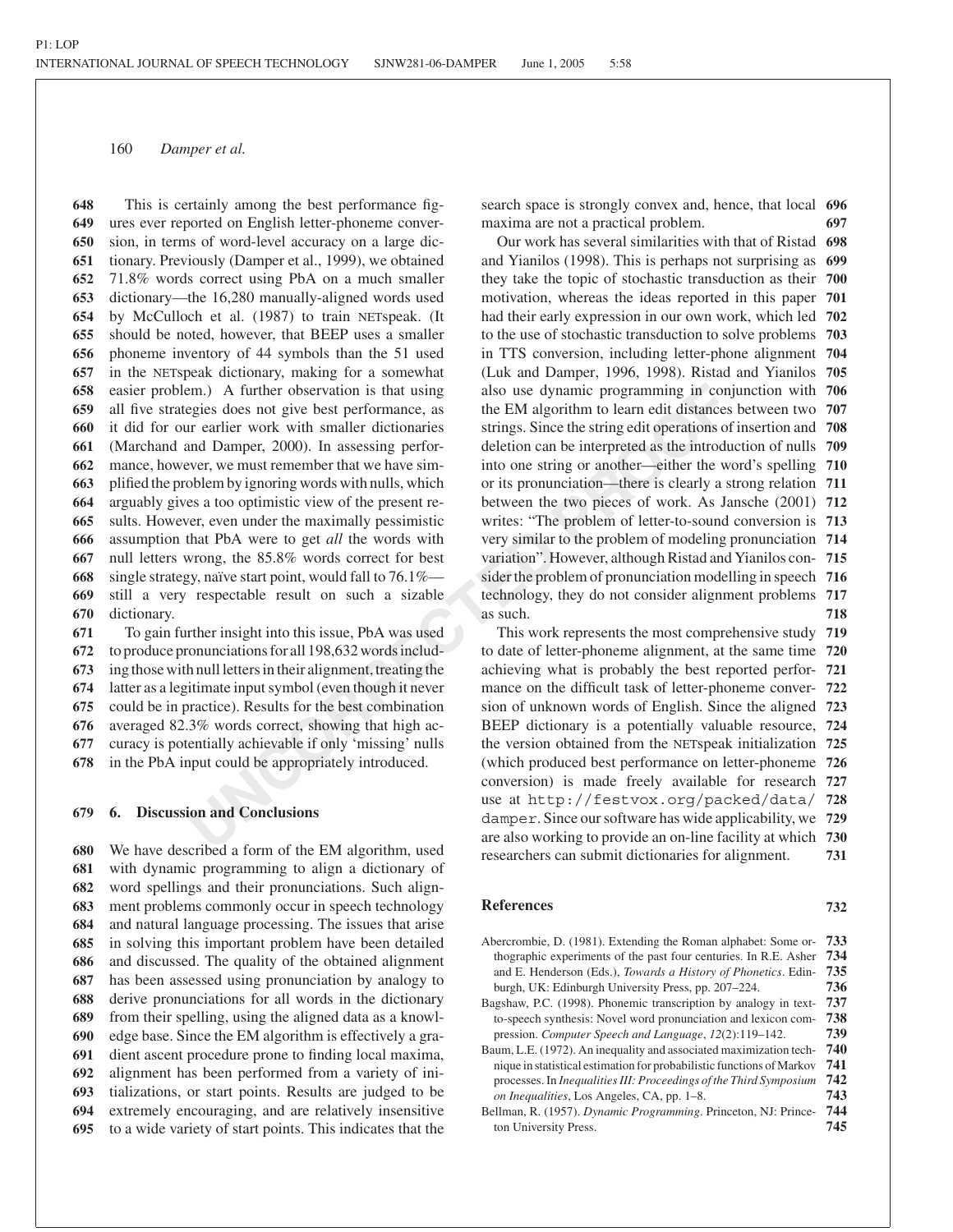## Aligning Text and Phonemes for Speech Technology 161

- **746** Black, A.W., Lenzo, K., and Pagel, V. (1998). Issues in building
- **747** general letter-to-sound rules. In *Proceedings of 3rd European* **748** *Speech Communication Association (ESCA)/COCOSDA Interna-*
- **749** *tional Workshop on Speech Synthesis*. Jenolan Caves, Australia,
- **750** pp. 77–80. **751** Carney, E. (1994). *A Survey of English Spelling*. London, UK: Rout-
- **752** ledge. **753** Chomsky, N. and Halle, M. (1968). *The Sound Pattern of English*.
- **754** New York, NY: Harper and Row.
- **755** Coltheart, M. (1978). Lexical access in simple reading tasks. In **756** G. Underwood (Ed.), *Strategies of Information Processing*. New **757** York: Academic Press, pp. 151–216.
- **758** Coltheart, M. (1984). Writing systems and reading disorders. In **759** L. Henderson (Ed.), *Orthographies and Reading: Perspectives*
- **760** *from Cognitive Psychology, Neuropsychology and Linguistics*. **761** London, UK: Lawrence Erlbaum Associates, pp. 67–79.
- **762** Damper, R.I. (Ed.) (2001). *Data-Driven Methods in Speech Synthe-***763** *sis*. Dordrecht, The Netherlands: Kluwer Academic Publishers.
- **764** Damper, R.I. and Eastmond, J.F.G. (1996). Pronouncing text by anal-**765** ogy. In *Proceedings of 16th International Conference on Com-***766** *putational Linguistics*. Copenhagen, Denmark, Vol 2, pp. 268– **767** 273.
- **768** Damper, R.I. and Eastmond, J.F.G. (1997). Pronunciation by anal-**769** ogy: Impact of implementational choices on performance. *Lan-***770** *guage and Speech*, *40*(1):1–23.
- **771** Damper, R.I., Marchand, Y., Adamson, M.J., and Gustafson, K. **772** (1999). Evaluating the pronunciation component of text-to-speech **773** systems for English: A performance comparison of different ap-**774** proaches. *Computer Speech and Language*, *13*(2):155–176.
- **775** Dedina, M.J. and Nusbaum, H.C. (1991). PRONOUNCE: A program
- **776** for pronunciation by analogy. *Computer Speech and Language*, **777** *5*(1):55–64.
- **778** Dempster, A.P., Laird, N.M., and Rubin, D.B. (1977). Maximum-**779** likelihood from incomplete data via the EM algorithm. *Journal of* **780** *the Royal Statistical Society, Series B*, *39*(1):1–38.
- **781** Federici, S., Pirrelli, V., and Yvon, F. (1995). Advances in analogy-**782** based learning: False friends and exceptional items in pronuncia-**783** tion by paradigm-driven analogy. In *Proceedings of International*
- **784** *Joint Conference on Artificial Intelligence (IJCAI'95) Workshop* **785** *on New Approaches to Learning for Natural Language Process-*
- **786** *ing*, Montreal, Canada, pp. 158–163. **787** Forney, G. D. (1973). The Viterbi algorithm. In *Proceedings of the*
- **788** *IEEE*, vol. 61, no. 3, pp. 268–278.
- **789** Hartley, H. (1958). Maximum likelihood estimation from incomplete **790** data. *Biometrics 14*, 174–194.
- **791** Henderson, L. (1984). Writing systems and reading processes. In **792** L. Henderson (Ed.), *Orthographies and Reading: Perspectives*
- **793** *from Cognitive Psychology, Neuropsychology and Linguistics*. **794** London, UK: Lawrence Erlbaum Associates, pp. 11–24.
- **795** Hopcroft, J.E., Motwani, R., and Ullman, J.D. (2001).*Introduction to* **796** *Automata Theory, Languages, and Computation*, 2nd ed. Boston, **797** MA: Addison-Wesley.
- **798** Jansche, M. (2001). Re-engineering letter to sound rules. In
- **799** *Second Meeting of the North American Chapter of the*
- **800** *Association for Computational Linguistics, NAACL 2001*, **801** Pittsburg, PA. Paper N01-1015 in on-line archive at **802** http://acl.ldc.upenn.edu/N/N01/.
- **803** Katz, L. and Feldman, L.B. (1981). Linguistic coding in word recog-
- **804** nition: comparisons between a deep and a shallow orthography.
- **805** In A.M. Lesgold and C.A. Perfetti (Eds.), *Interactive Processes*

*in Reading*. Hillsdale, NJ: Lawrence Erlbaum Associates, pp. 85– **806** 106. **807**

- Knill, K. and Young, S. (1997). Hidden Markov models in speech **808** and language processing. See Young and Bloothooft (1997), pp. **809** 27–68. **810**
- Kruskal, J.B. (1983). An overview of sequence comparison. In **811** D. Sankoff and J. B. Kruskal (Eds.), *Time Warps, String Edits* **812** *and Macromolecules: The Theory and Practice of Sequence Com-* **813** *parison*. Reading, MA: Addison-Wesley, pp. 11–44. **814**
- Lawrence, S.G.C. and Kaye, G. (1986). Alignment of phonemes **815** with their corresponding orthography. *Computer Speech and Lan-* **816** *guage*, *1*(2):153–165. **817**
- Liberman, I., Liberman, A., Mattingly, I. and Shankweiler, D. **818** (1980). Orthography and the beginning reader. In J. Kavanagh **819** and R. Venezky (Eds.), *Orthography, Reading and Dyslexia*. Bal- **820** timore, OH: University Park Press, pp. 137–153. **821**
- Luk, R.W.P. and Damper, R.I. (1991). A novel approach to inferring **822** letter-phoneme correspondences. In *Proceedings of IEEE Interna-* **823** *tional Conference on Acoustics, Speech, and Signal Processing,* **824** *ICASSP'91*. Toronto, Canada, Vol 2, pp. 741–744. **825**
- Luk, R.W.P. and Damper, R.I. (1992). Inference of letter-phoneme **826** correspondences by delimiting and dynamic time warping tech- **827** niques. In *Proceedings of IEEE International Conference on* **828** *Acoustics, Speech, and Signal Processing, ICASSP'92*. San Fran- **829** cisco, CA, Vol 2, pp. II.61–II.64. **830**
- **1984). Writing systems and reading disorders. In Liberman, A. Mattingy, I. and Reading the composition and Reading Prepresions (1980). Orthography and the beginning resident ever** *Psychology, Neuropsychology and Linguisti* Luk, R.W.P. and Damper, R.I. (1993). Inference of letter-phoneme **831** correspondences with pre-defined consonant and vowel patterns. **832** In *Proceedings of IEEE International Conference on Acoustics,* **833** *Speech, and Signal Processing, ICASSP'93*. Minneapolis, MN, **834** Vol 2, pp. II.203–II.206. **835**
	- Luk, R.W.P. and Damper, R.I. (1996). Stochastic phonographic trans- **836** duction for English. *Computer Speech and Language*, *10*(2):133– **837** 153. **838**
	- Luk, R.W.P. and Damper, R.I. (1998). Computational complexity of **839** a fast Viterbi decoding algorithm for stochastic letter-phoneme **840** transduction. *IEEE Transactions on Speech and Audio Process-* **841** *ing*, *6*(3):217–225. **842**
	- Marchand, Y. and Damper, R.I. (2000). A multistrategy approach **843** to improving pronunciation by analogy. *Computational Linguis-* **844** *tics*, *26*(2):195–219. **845**
	- McCulloch, N., Bedworth, M., and Bridle, J. (1987). NETspeak—a **846** re-implementation of NETtalk. *Computer Speech and Language*, **847** *2*(3/4):289–301. **848**
	- McLachlan, G.J. and Krishnan, T. (1997). *The EM Algorithm and Extensions*. New York, NY: John Wiley. **850**
	- Moon, T.K. (1996). The expectation-maximization algorithm. *IEEE* **851** *Signal Processing Magazine*, *13*(6):47–60. **852**
	- Needleman, S.B. and Wunsch, C.D. (1970). An efficient method **853** applicable to the search for similarities in the amino acid se- **854** quences of two proteins. *Journal of Molecular Biology*, *48*(3):444– **855** 453. **856**
	- Neuhoff, D.L. (1975). The Viterbi algorithm as an aid in text recog- **857** nition. In *IEEE Transactions on Information Theory*, IT-21:222– **858** 226. **859**
	- Parfitt, S.H. and Sharman, R.A. (1991). A bidirectional model of **860** English pronunciation. In *Proceedings of 2nd European Confer-* **861** *ence on Speech Communication and Technology, Eurospeech'91*. **862** Genova, Italy, Vol 2, pp. 800–804. **863**
	- Pirrelli, V. and Federici, S. (1994). On the pronunciation of unknown **864** words by analogy in text-to-speech systems. In *Proceedings of the* **865**